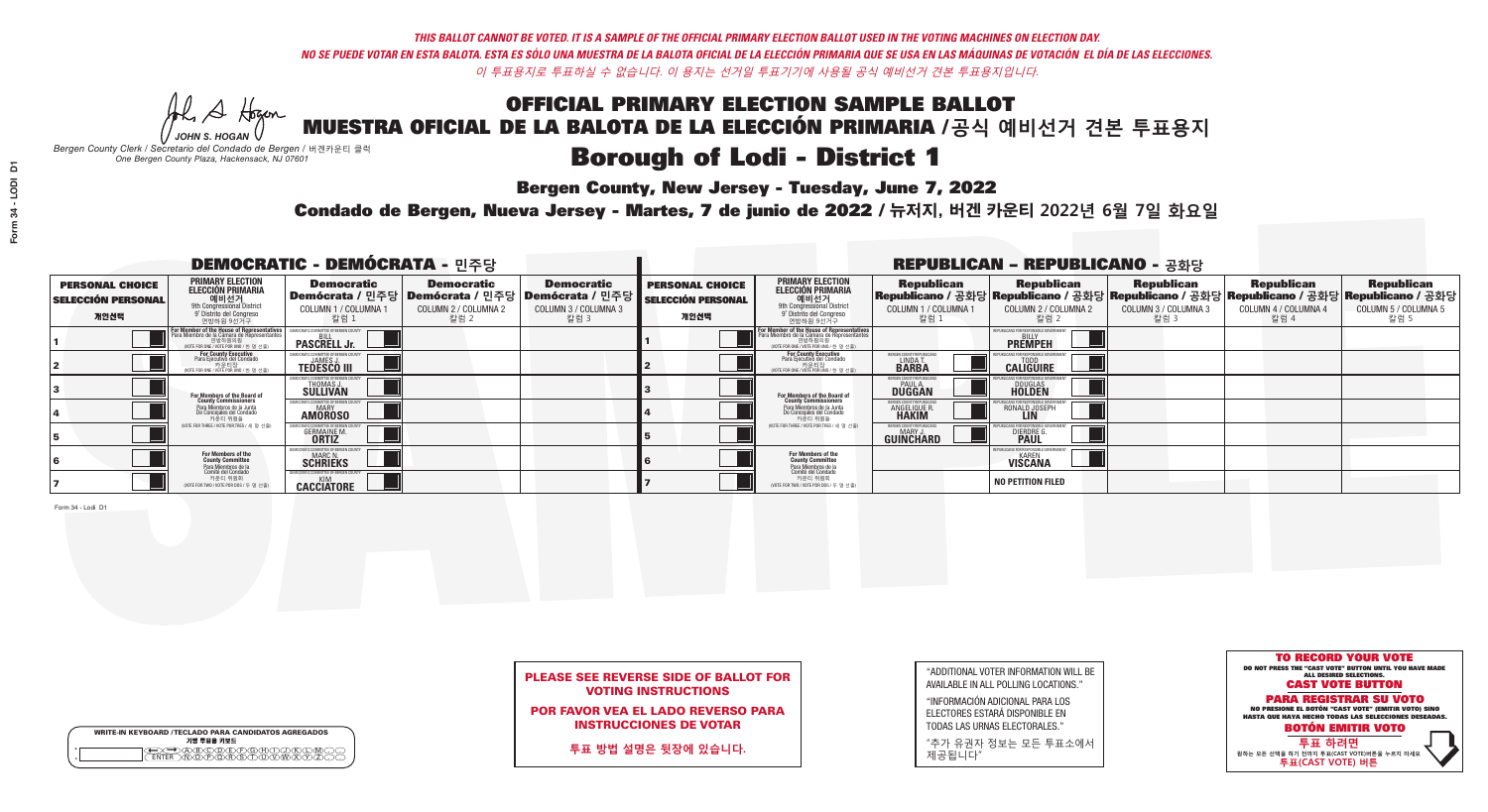**Bergen County, New Jersey - Tuesday, June 7, 2022** 

He A Hogen *JOHN S. HOGAN*

|         | <b>WRITE-IN KEYBOARD /TECLADO PARA CANDIDATOS AGREGADOS</b><br>기명 투표용 키보드 |
|---------|---------------------------------------------------------------------------|
| $\circ$ | <b>MEMEMARY</b>                                                           |

*Bergen County Clerk / Secretario del Condado de Bergen /* 버겐카운티 클럭 *One Bergen County Plaza, Hackensack, NJ 07601*

Condado de Bergen, Nueva Jersey - Martes, 7 de junio de 2022 / 뉴저지, 버겐 카운티 2022년 6월 7일 화요일 *One Bergen County Plaza, Hackensack, NJ 07601*



### PLEASE SEE REVERSE SIDE OF BALLOT FOR VOTING INSTRUCTIONS

POR FAVOR VEA EL LADO REVERSO PARA INSTRUCCIONES DE VOTAR

**투표 방법 설명은 뒷장에 있습니다.**

| "ADDITIONAL VOTER INFORMATION WILL BE |
|---------------------------------------|
| AVAILABLE IN ALL POLLING LOCATIONS."  |

"INFORMACIÓN ADICIONAL PARA LOS ELECTORES ESTARÁ DISPONIBLE EN TODAS LAS URNAS ELECTORALES."

"추가 유권자 정보는 모든 투표소에서 제공됩니다"

| <b>DEMOCRATIC - DEMÓCRATA - 민주당</b>                         |                                                                                                                                                   |                                                   |                                                   |                                                                                                      | <b>REPUBLICAN - REPUBLICANO - 공화당</b>                       |                                                                                                                                                             |                                                                 |                                                                                                                                                 |                                                   |                                                   |                                                   |
|-------------------------------------------------------------|---------------------------------------------------------------------------------------------------------------------------------------------------|---------------------------------------------------|---------------------------------------------------|------------------------------------------------------------------------------------------------------|-------------------------------------------------------------|-------------------------------------------------------------------------------------------------------------------------------------------------------------|-----------------------------------------------------------------|-------------------------------------------------------------------------------------------------------------------------------------------------|---------------------------------------------------|---------------------------------------------------|---------------------------------------------------|
| <b>PERSONAL CHOICE</b><br><b>SELECCIÓN PERSONAL</b><br>개인선택 | <b>PRIMARY ELECTION</b><br>ELECCIÓN PRIMARIA<br>에비선거<br><sup>9th</sup> Congressional District<br><sup>9'</sup> Distrito del Congreso<br>연방하원 9선거구 | <b>Democratic</b><br>COLUMN 1 / COLUMNA 1<br>칼럼 1 | <b>Democratic</b><br>COLUMN 2 / COLUMNA 2<br>칼럼 2 | <b>Democratic</b><br>Demócrata / 민주당 Demócrata / 민주당 Demócrata / 민주당<br>COLUMN 3 / COLUMNA 3<br>칼럼 3 | <b>PERSONAL CHOICE</b><br><b>SELECCIÓN PERSONAL</b><br>개인선택 | <b>PRIMARY ELECTION</b><br>ELECCIÓN PRIMARIA<br>예비선거<br><sup>9th</sup> Congressional District<br><sup>9'</sup> Distrito del Congreso<br>연방하원 9선거구           | <b>Republican</b><br>COLUMN 1 / COLUMNA 1<br>"칼럼 1              | <b>Republican</b><br>Republicano / 공화당 Republicano / 공화당 Republicano / 공화당 Republicano / 공화당 Republicano / 공화당<br>COLUMN 2 / COLUMNA 2<br>-칼럼 2 | <b>Republican</b><br>COLUMN 3 / COLUMNA 3<br>칼럼 3 | <b>Republican</b><br>COLUMN 4 / COLUMNA 4<br>칼럼 4 | <b>Republican</b><br>COLUMN 5 / COLUMNA 5<br>칼럼 5 |
|                                                             | For Member of the House of Representatives<br>Para Miembro de la Cámara de Representantes<br>연방하원의원<br>(VOTE FOR ONE / VOTE POR UNO / 한 명 선출)     | <b>PASCRELL Jr.</b>                               |                                                   |                                                                                                      |                                                             | F <mark>or Member of the House of Representatives</mark><br>Para Miembro de la Cámara de Representantes<br>연방하원의원<br>(VOTE FOR ONE / VOTE POR UNO / 한 명 선출) |                                                                 | <b>PREMPEH</b>                                                                                                                                  |                                                   |                                                   |                                                   |
|                                                             | For County Executive<br>Para Ejecutivo del Condado<br>/OTE FOR ONE / VOTE POR UNO / 한 명 선출)                                                       | <b>TEDESCO III</b>                                |                                                   |                                                                                                      |                                                             | For County Executive<br>Para Ejecutivo del Condado<br>7 카운티장<br>(VOTE FOR ONE / VOTE POR UNO / 한 명 선출)                                                      | BERGEN COUNTY REPUBLICA<br>LINDAT.                              | <b>CALIGUIRE</b>                                                                                                                                |                                                   |                                                   |                                                   |
|                                                             | For Members of the Board of<br>County Commissioners                                                                                               | <b>THOMAS J.</b><br><b>SULLIVAN</b>               |                                                   |                                                                                                      |                                                             | <b>For Members of the Board of County Commissioners</b>                                                                                                     | BERGEN COUNTY REPUBLICA<br><b>PAUL A.</b><br><b>DUGGAN</b>      | <b>DOUGLAS</b>                                                                                                                                  |                                                   |                                                   |                                                   |
|                                                             | Para Miembros de la Junta<br>De Concejales del Condado<br>카운티 위원들                                                                                 | OCRATIC COMMITTEE OF BEBGEN CO<br><b>AMOROSO</b>  |                                                   |                                                                                                      |                                                             | Para Miembros de la Junta<br>De Concejales del Condado<br>카운티 위원들                                                                                           | <b>'ERGEN COUNTY REPUBLICAN</b><br><b>ANGELIQUE R<br/>HAKIM</b> | RONALD JOSEPH                                                                                                                                   |                                                   |                                                   |                                                   |
|                                                             | NOTE FOR THREE / VOTE POR TRES / 세 명 선출)                                                                                                          | <b>GERMAINE M.</b><br><b>ORTIZ</b>                |                                                   |                                                                                                      |                                                             | (VOTE FOR THREE / VOTE POR TRES / 세 명 선출)                                                                                                                   | ERGEN COUNTY REPUBLICAN<br>MARY J<br>GUINCHARD                  | <b>DIERDRE</b>                                                                                                                                  |                                                   |                                                   |                                                   |
|                                                             | For Members of the<br>County Committee<br>Para Miembros de la<br>Comité del Condado                                                               | <b>NO PETITION FILED</b>                          |                                                   |                                                                                                      |                                                             | For Members of the<br>County Committee                                                                                                                      |                                                                 | UBLICANS FOR RESPONSIBLE GOVERN<br><b>BALDINO Jr.</b>                                                                                           |                                                   |                                                   |                                                   |
|                                                             | 카운티 위원회<br>NOTE FOR TWO / VOTE POR DOS / 두 명 선출)                                                                                                  | <b>NO PETITION FILED</b>                          |                                                   |                                                                                                      |                                                             | Para Miembros de la<br>Comité del Condado<br>카운티 위원회<br>NOTE FOR TWO / VOTE POR DOS / 두 명 선출)                                                               |                                                                 | PURLICANS FOR RESPONSIBLE GOVERNMEN<br><b>BELLA</b><br><b>VARA</b>                                                                              |                                                   |                                                   |                                                   |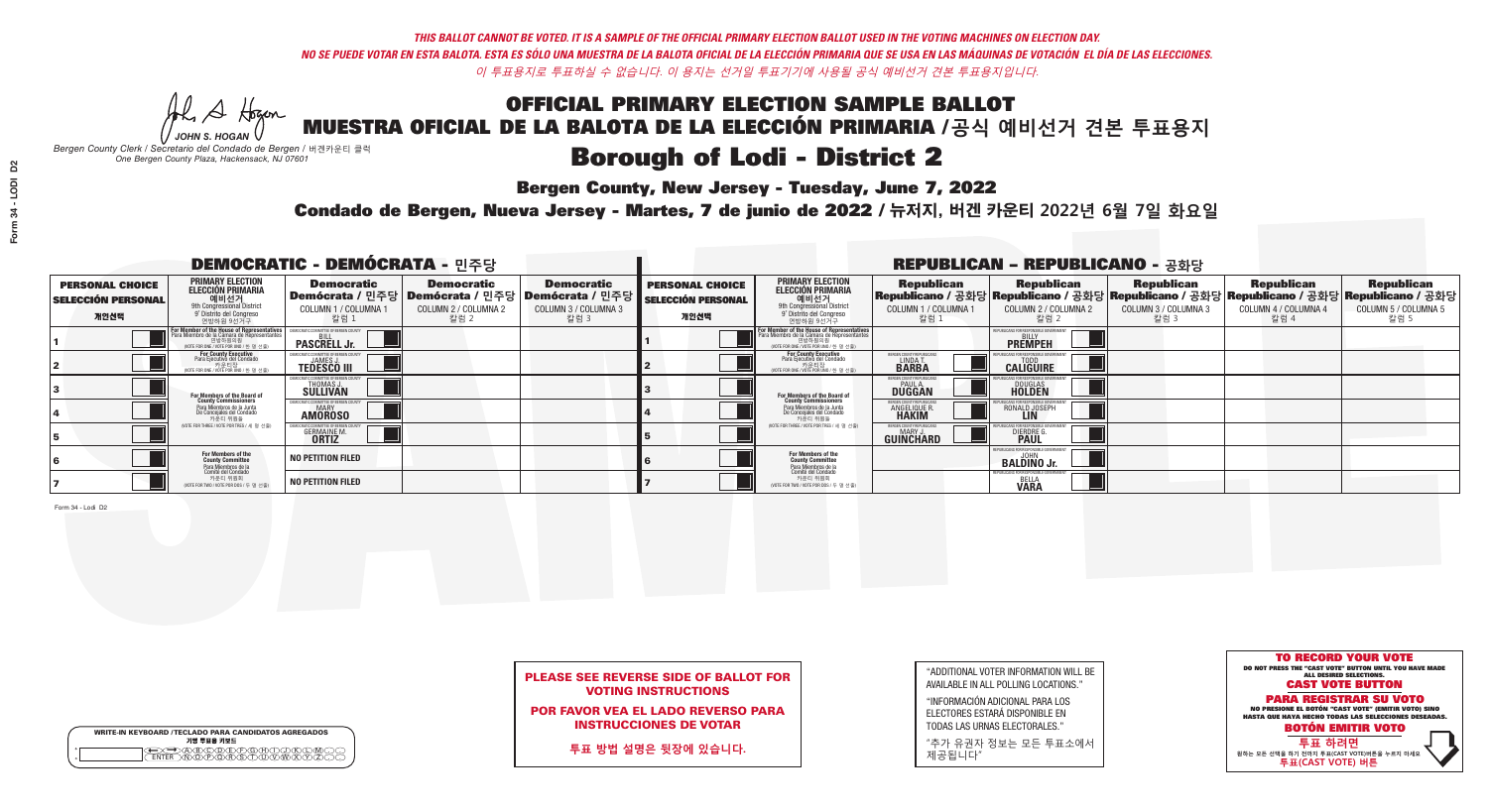He A Hogan

**Bergen County, New Jersey - Tuesday, June 7, 2022** 

| <b>WRITE-IN KEYBOARD /TECLADO PARA CANDIDATOS AGREGADOS</b><br>기명 투표용 키보드 |
|---------------------------------------------------------------------------|
| )BCDE/FG/H/T<br>፟፝፝፝፟፟፟፟፟፝፝፝፝ዀዀዀዀዀ                                        |

*JOHN S. HOGAN Bergen County Clerk / Secretario del Condado de Bergen /* 버겐카운티 클럭 *One Bergen County Plaza, Hackensack, NJ 07601*

Condado de Bergen, Nueva Jersey - Martes, 7 de junio de 2022 / 뉴저지, 버겐 카운티 2022년 6월 7일 화요일 *One Bergen County Plaza, Hackensack, NJ 07601*



### PLEASE SEE REVERSE SIDE OF BALLOT FOR VOTING INSTRUCTIONS

POR FAVOR VEA EL LADO REVERSO PARA INSTRUCCIONES DE VOTAR

**투표 방법 설명은 뒷장에 있습니다.**

| Bergen Cou |
|------------|
|            |

| "ADDITIONAL VOTER INFORMATION WILL BE |
|---------------------------------------|
| AVAILABLE IN ALL POLLING LOCATIONS."  |

"INFORMACIÓN ADICIONAL PARA LOS ELECTORES ESTARÁ DISPONIBLE EN TODAS LAS URNAS ELECTORALES."

"추가 유권자 정보는 모든 투표소에서 제공됩니다"

|                                                             |                                                                                                                                                   | <b>DEMOCRATIC - DEMÓCRATA - 민주당</b>                 |                                                   |                                                                                                      |                                                             |                                                                                                                                                             |                                                          | <b>REPUBLICAN - REPUBLICANO - 공화당</b>                                                                                                             |                                                   |                                                   |                                                   |
|-------------------------------------------------------------|---------------------------------------------------------------------------------------------------------------------------------------------------|-----------------------------------------------------|---------------------------------------------------|------------------------------------------------------------------------------------------------------|-------------------------------------------------------------|-------------------------------------------------------------------------------------------------------------------------------------------------------------|----------------------------------------------------------|---------------------------------------------------------------------------------------------------------------------------------------------------|---------------------------------------------------|---------------------------------------------------|---------------------------------------------------|
| <b>PERSONAL CHOICE</b><br><b>SELECCIÓN PERSONAL</b><br>개인선택 | <b>PRIMARY ELECTION</b><br>ELECCIÓN PRIMARIA<br>에비선거<br><sup>9th</sup> Congressional District<br><sup>9'</sup> Distrito del Congreso<br>연방하원 9선거구 | <b>Democratic</b><br>COLUMN 1 / COLUMNA<br>칼럼 1     | <b>Democratic</b><br>COLUMN 2 / COLUMNA 2<br>칼럼 2 | <b>Democratic</b><br>Demócrata / 민주당 Demócrata / 민주당 Demócrata / 민주당<br>COLUMN 3 / COLUMNA 3<br>칼럼 3 | <b>PERSONAL CHOICE</b><br><b>SELECCIÓN PERSONAL</b><br>개인선택 | <b>PRIMARY ELECTION</b><br>ELECCIÓN PRIMARIA<br>애비선거<br><sup>9th</sup> Congressional District<br>º Distrito del Congreso<br>연방하원 9선거구                       | <b>Republican</b><br>COLUMN 1 / COLUMNA 1<br>.칼럼 :       | <b>Republican</b><br>│Republicano / 공화당│Republicano / 공화당│Republicano / 공화당│Republicano / 공화당│Republicano / 공화당│<br>COLUMN 2 / COLUMNA 2<br>-칼럼 2 | <b>Republican</b><br>COLUMN 3 / COLUMNA 3<br>칼럼 3 | <b>Republican</b><br>COLUMN 4 / COLUMNA 4<br>칼럼 4 | <b>Republican</b><br>COLUMN 5 / COLUMNA 5<br>칼럼 5 |
|                                                             | For Member of the House of Representatives<br>Para Miembro de la Cámara de Representantes                                                         | <b>PASCRELL Jr.</b>                                 |                                                   |                                                                                                      |                                                             | F <mark>or Member of the House of Representatives</mark><br>Para Miembro de la Cámara de Representantes<br>연방하원의원<br>(VOTE FOR ONE / VOTE POR UNO / 한 명 선출) |                                                          | <b>PREMPEH</b>                                                                                                                                    |                                                   |                                                   |                                                   |
|                                                             | For County Executive<br>Para Ejecutivo del Condado<br>VOTE FOR ONE / VOTE POR UNO / 한 명 선출)                                                       | <b>TEDESCO III</b>                                  |                                                   |                                                                                                      |                                                             | <b>For County Executive</b><br>Para Ejecutivo del Condado<br>7 카운티장<br>(VOTE FOR ONE / VOTE POR UNO / 한 명 선출)                                               | BERGEN COUNTY REPUBLICA<br><b>LINDAT</b><br><b>BARBA</b> | <b>CALIGUIRE</b>                                                                                                                                  |                                                   |                                                   |                                                   |
|                                                             | For Members of the Board of<br>County Commissioners                                                                                               | MOCRATIC COMMITTEE OF BERGEN C<br>THOMAS J.         |                                                   |                                                                                                      |                                                             | For Members of the Board of<br>County Commissioners                                                                                                         | BERGEN COUNTY REPUBLICAN<br><b>DUGGAN</b>                | <b>DOUGLAS</b>                                                                                                                                    |                                                   |                                                   |                                                   |
|                                                             | Para Miembros de la Junta<br>De Concejales del Condado<br>카운티 위원들                                                                                 | MOCRATIC COMMITTEE OF BERGEN COUN<br><b>AMOROSO</b> |                                                   |                                                                                                      |                                                             | Para Miembros de la Junta<br>De Concejales del Condado<br>카운티 위원들                                                                                           | <b>REGEN COUNTY REPUBLICAN</b><br>ANGELIQUE R            | RONALD JOSEPH<br><b>LIN</b>                                                                                                                       |                                                   |                                                   |                                                   |
|                                                             | (VOTE FOR THREE / VOTE POR TRES / 세 명 선출)                                                                                                         | <b>GERMAINE M.</b>                                  |                                                   |                                                                                                      |                                                             | (VOTE FOR THREE / VOTE POR TRES / 세 명 선출)                                                                                                                   | ERGEN COUNTY REPUBLICAN<br>MARY J<br>GUINCHARD           | <b>DIERDRE</b>                                                                                                                                    |                                                   |                                                   |                                                   |
|                                                             | For Members of the<br>County Committee<br>Para Miembros de la<br>Comité del Condado                                                               | <b>NO PETITION FILED</b>                            |                                                   |                                                                                                      |                                                             | For Members of the<br>County Committee                                                                                                                      |                                                          | UBLICANS FOR RESPONSIBLE GOVERNMEN<br><b>GARY</b><br><b>PAPÄROZZI</b>                                                                             |                                                   |                                                   |                                                   |
|                                                             | 카운티 위원회<br>NOTE FOR TWO / VOTE POR DOS / 두 명 선출)                                                                                                  | <b>NO PETITION FILED</b>                            |                                                   |                                                                                                      |                                                             | Para Miembros de la<br>Comité del Condado<br>카운티 위원회<br>NOTE FOR TWO / VOTE POR DOS / 두 명 선출)                                                               |                                                          | <b>FRANCES</b>                                                                                                                                    |                                                   |                                                   |                                                   |

Form 34 - Lodi D3

**Form 34 - LODI D3**

Form 34 - LODI

 $D3$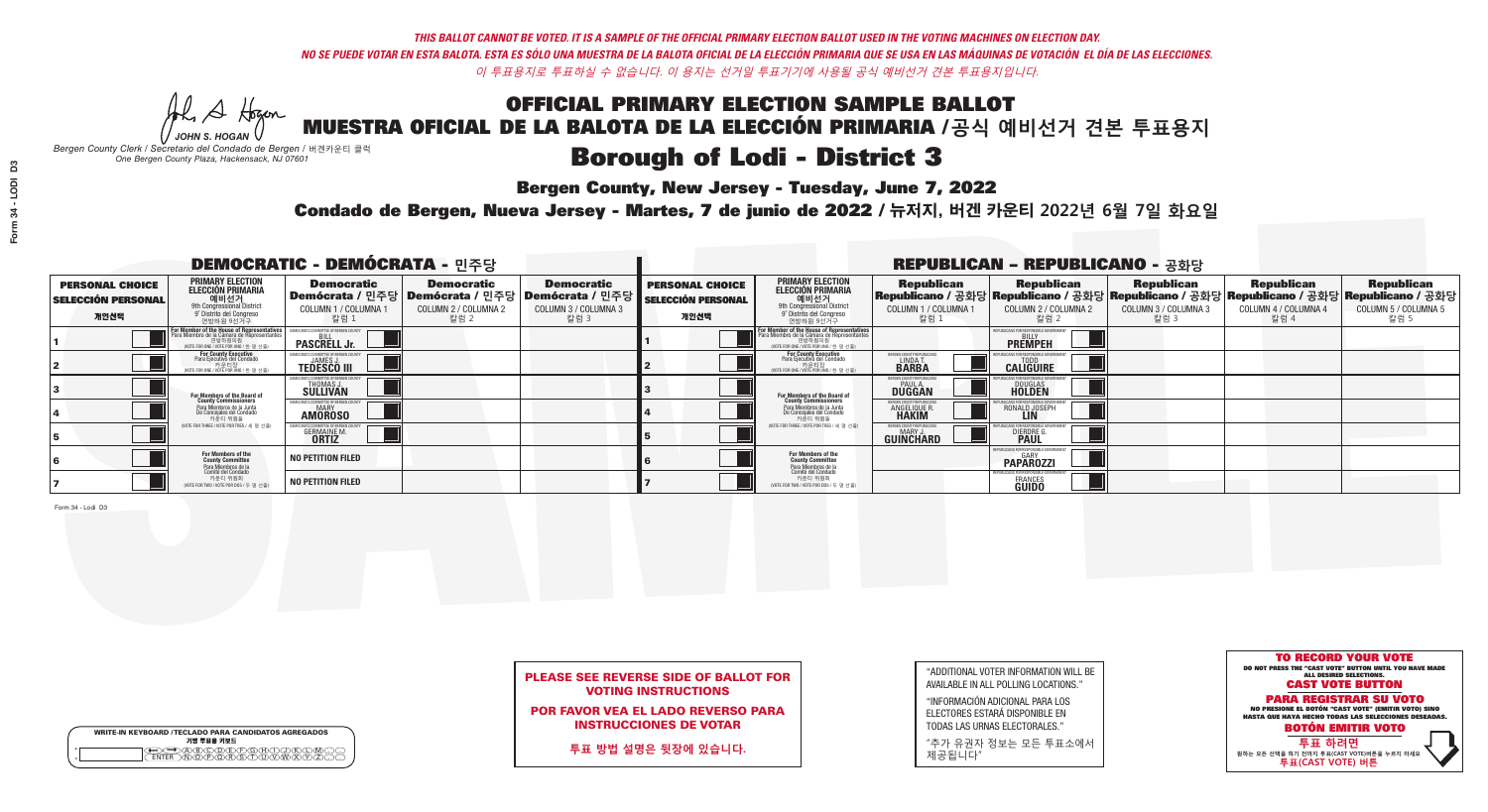He A Hogan

**Bergen County, New Jersey - Tuesday, June 7, 2022** 

*JOHN S. HOGAN Bergen County Clerk / Secretario del Condado de Bergen /* 버겐카운티 클럭 *One Bergen County Plaza, Hackensack, NJ 07601*

WRITE-IN KEYBOARD /TECLADO PARA CANDIDATOS AGREGADOS<br>기명 투표용 키보드

 $\bigoplus \bigoplus \mathbb{A} \oplus \mathbb{C} \oplus \mathbb{C} \oplus \mathbb{C} \oplus \mathbb{C} \oplus \mathbb{C} \cup \mathbb{W} \oplus \mathbb{Z} \oplus \mathbb{Z} \oplus \mathbb{C}$ 

Condado de Bergen, Nueva Jersey - Martes, 7 de junio de 2022 / 뉴저지, 버겐 카운티 2022년 6월 7일 화요일 *One Bergen County Plaza, Hackensack, NJ 07601*



### PLEASE SEE REVERSE SIDE OF BALLOT FOR VOTING INSTRUCTIONS

POR FAVOR VEA EL LADO REVERSO PARA INSTRUCCIONES DE VOTAR

**투표 방법 설명은 뒷장에 있습니다.**

|  | ergen County Clerk<br>One Be |
|--|------------------------------|

| "ADDITIONAL VOTER INFORMATION WILL BE |
|---------------------------------------|
| AVAILABLE IN ALL POLLING LOCATIONS."  |

"INFORMACIÓN ADICIONAL PARA LOS ELECTORES ESTARÁ DISPONIBLE EN TODAS LAS URNAS ELECTORALES."

"추가 유권자 정보는 모든 투표소에서 제공됩니다"

| <b>DEMOCRATIC - DEMÓCRATA - 민주당</b>                         |                                                                                                                                                   |                                                     |                                                   |                                                                                                        | <b>REPUBLICAN - REPUBLICANO - 공화당</b>                       |                                                                                                                     |                                                                              |                                                                                                                                         |                                                   |                                                   |                                                   |  |
|-------------------------------------------------------------|---------------------------------------------------------------------------------------------------------------------------------------------------|-----------------------------------------------------|---------------------------------------------------|--------------------------------------------------------------------------------------------------------|-------------------------------------------------------------|---------------------------------------------------------------------------------------------------------------------|------------------------------------------------------------------------------|-----------------------------------------------------------------------------------------------------------------------------------------|---------------------------------------------------|---------------------------------------------------|---------------------------------------------------|--|
| <b>PERSONAL CHOICE</b><br><b>SELECCIÓN PERSONAL</b><br>개인선택 | <b>PRIMARY ELECTION</b><br>ELECCIÓN PRIMARIA<br>에비선거<br><sup>9th</sup> Congressional District<br><sup>9'</sup> Distrito del Congreso<br>연방하원 9선거구 | <b>Democratic</b><br>COLUMN 1 / COLUMNA 1<br>_ 칼럼 1 | <b>Democratic</b><br>COLUMN 2 / COLUMNA 2<br>칼럼 2 | <b>Democratic</b><br>│Demócrata / 민주당│Demócrata / 민주당│Demócrata / 민주당┃<br>COLUMN 3 / COLUMNA 3<br>칼럼 3 | <b>PERSONAL CHOICE</b><br><b>SELECCIÓN PERSONAL</b><br>개인선택 | <b>PRIMARY ELECTION</b><br>ELECCIÓN PRIMARIA<br>9th Congressional District<br>9° Distrito del Congreso<br>연방하원 9선거구 | <b>Republican</b><br>COLUMN 1 / COLUMNA 1<br>- 칼럼 1                          | <b>Republican</b><br> Republicano/공화당 Republicano/공화당 Republicano/공화당 Republicano/공화당 Republicano/공화당 <br>COLUMN 2 / COLUMNA 2<br>-칼럼 2 | <b>Republican</b><br>COLUMN 3 / COLUMNA 3<br>칼럼 3 | <b>Republican</b><br>COLUMN 4 / COLUMNA 4<br>칼럼 4 | <b>Republican</b><br>COLUMN 5 / COLUMNA 5<br>칼럼 5 |  |
|                                                             | For Member of the House of Representatives<br>Para Miembro de la Cámara de Representantes<br>연방하원의원<br>(VOTE FOR ONE / VOTE POR UNO / 한 명 선출)     | <b>PASCRELL Jr.</b>                                 |                                                   |                                                                                                        |                                                             | F <mark>or Member of the House of Representatives</mark><br>Para Miembro de la Cámara de Representantes             |                                                                              | PUBLICANS FOR RESPONSIBLE GOVERNMI<br><b>BILLY</b><br><b>PREMPEH</b>                                                                    |                                                   |                                                   |                                                   |  |
|                                                             | For County Executive<br>Para Ejecutivo del Condado<br>/OTE FOR ONE / VOTE POR UNO / 하 명 선출)                                                       | <b>TEDESCO III</b>                                  |                                                   |                                                                                                        |                                                             | For County Executive<br>Para Ejecutivo del Condado<br>VOTE FOR ONE / VOTE POR UNO / 한 명 선출                          | ERGEN COUNTY REPUBLICA<br>LINDA T.                                           | <b>CALIGUIRE</b>                                                                                                                        |                                                   |                                                   |                                                   |  |
|                                                             | <b>For Members of the Board of<br/>County Commissioners</b>                                                                                       | THOMAS J.                                           |                                                   |                                                                                                        |                                                             | <b>For Members of the Board of<br/>County Commissioners</b>                                                         | BERGEN COUNTY REPUBLICAN<br>PAUL A.<br>DUGGAN                                | <b>DOUGLAS</b><br><b>HOLDEN</b>                                                                                                         |                                                   |                                                   |                                                   |  |
|                                                             | Para Miembros de la Junta<br>De Concejales del Condado<br>카우티 위원들                                                                                 | OCRATIC COMMITTEE OF BERGEN CO<br><b>AMOROSO</b>    |                                                   |                                                                                                        |                                                             | Para Miembros de la Junta<br>De Concejales del Condado<br>카운티 위원들<br>(VOTE FOR THREE / VOTE POR TRES / 세 명 선출)      | <b><i>RERGEN COUNTY REPUBLICAN</i></b><br><b>ANGELIQUE R</b><br><b>HAKIM</b> | RONALD JOSEPH<br><b>LIN</b>                                                                                                             |                                                   |                                                   |                                                   |  |
|                                                             | NOTE FOR THREE / VOTE POR TRES / 세 명 선출)                                                                                                          | <b>GERMAINE M.</b><br><b>ORTIZ</b>                  |                                                   |                                                                                                        |                                                             |                                                                                                                     | BERGEN COUNTY REPUBLICAN<br><b>MARY J</b><br>GUINCHARD                       | DIERDRE                                                                                                                                 |                                                   |                                                   |                                                   |  |
|                                                             | For Members of the<br>County Committee<br>Para Miembros de la<br>Comité del Condado                                                               | <b>NO PETITION FILED</b>                            |                                                   |                                                                                                        |                                                             | For Members of the<br>County Committee                                                                              |                                                                              | <b>NO PETITION FILED</b>                                                                                                                |                                                   |                                                   |                                                   |  |
|                                                             | 카운티 위원회<br>NOTE FOR TWO / VOTE POR DOS / 두 명 선출)                                                                                                  | <b>NO PETITION FILED</b>                            |                                                   |                                                                                                        |                                                             | Para Miembros de la<br>Comité del Condado<br>카운티 위원회<br>NOTE FOR TWO / VOTE POR DOS / 두 명 선출)                       |                                                                              | <b>NO PETITION FILED</b>                                                                                                                |                                                   |                                                   |                                                   |  |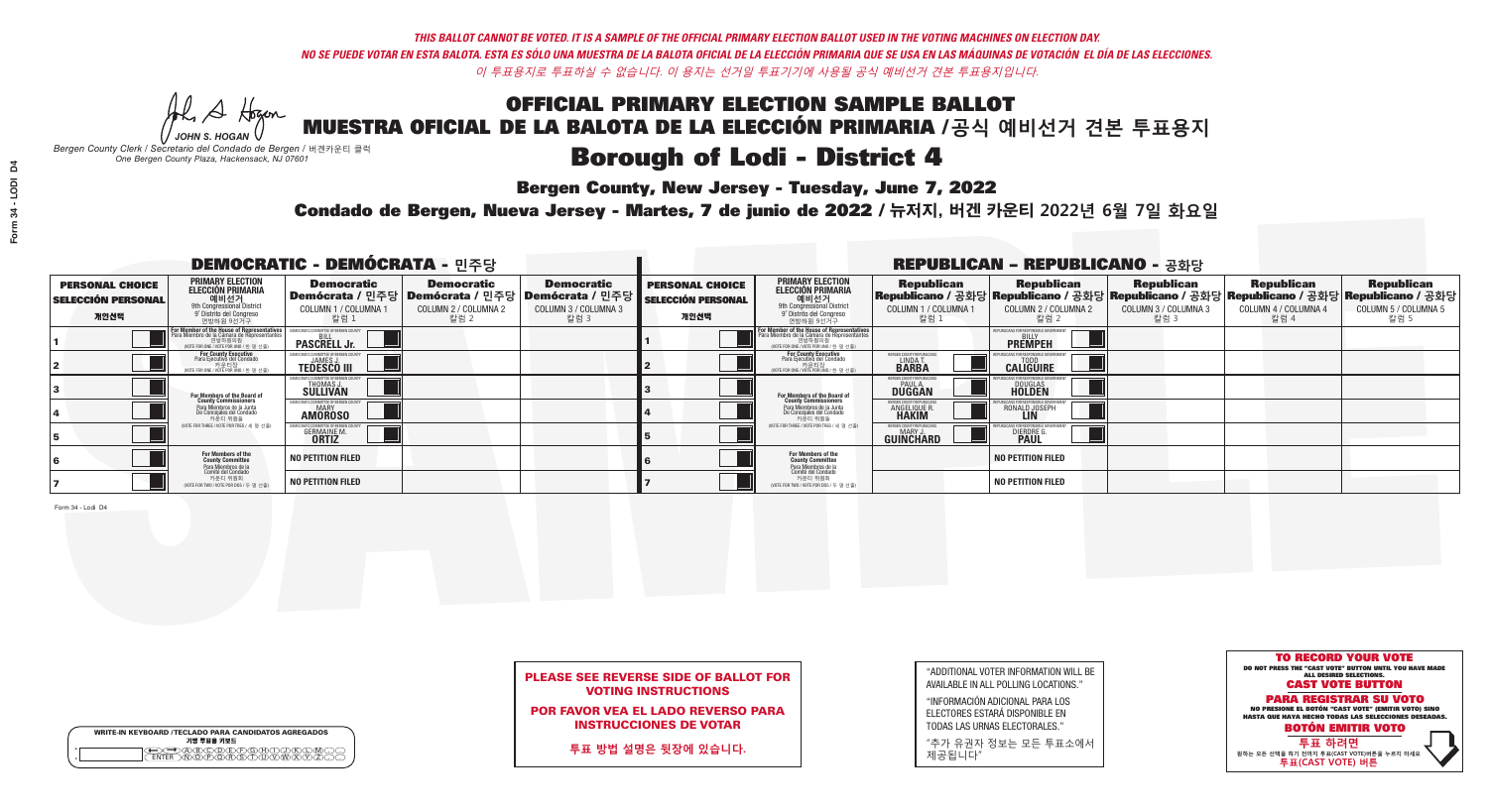**Bergen County, New Jersey - Tuesday, June 7, 2022** 

He A Hogan *JOHN S. HOGAN*

| <b>WRITE-IN KEYBOARD /TECLADO PARA CANDIDATOS AGREGADOS</b><br>기명 투표용 키보드 |
|---------------------------------------------------------------------------|
| )(B)C)(D)(E)(F)(G)(H)(<br><u>পটিটো বিভিন্ন উপে</u>                        |

*Bergen County Clerk / Secretario del Condado de Bergen /* 버겐카운티 클럭 *One Bergen County Plaza, Hackensack, NJ 07601*



PLEASE SEE REVERSE SIDE OF BALLOT FOR VOTING INSTRUCTIONS

POR FAVOR VEA EL LADO REVERSO PARA INSTRUCCIONES DE VOTAR

**투표 방법 설명은 뒷장에 있습니다.**

"ADDITIONAL VOTER INFORMATION WILL BE AVAILABLE IN ALL POLLING LOCATIONS."

"INFORMACIÓN ADICIONAL PARA LOS ELECTORES ESTARÁ DISPONIBLE EN TODAS LAS URNAS ELECTORALES."

"추가 유권자 정보는 모든 투표소에서 제공됩니다"

Condado de Bergen, Nueva Jersey - Martes, 7 de junio de 2022 / 뉴저지, 버겐 카운티 2022년 6월 7일 화요일 *One Bergen County Plaza, Hackensack, NJ 07601*

| <b>DEMOCRATIC - DEMÓCRATA - 민주당</b>                         |                                                                                                                                                   |                                                                        |                                                   |                                                                                                      | <b>REPUBLICAN - REPUBLICANO - 공화당</b>                       |                                                                                                                                                      |                                                             |                                                                                                                                                 |                                                   |                                                   |                                                   |  |
|-------------------------------------------------------------|---------------------------------------------------------------------------------------------------------------------------------------------------|------------------------------------------------------------------------|---------------------------------------------------|------------------------------------------------------------------------------------------------------|-------------------------------------------------------------|------------------------------------------------------------------------------------------------------------------------------------------------------|-------------------------------------------------------------|-------------------------------------------------------------------------------------------------------------------------------------------------|---------------------------------------------------|---------------------------------------------------|---------------------------------------------------|--|
| <b>PERSONAL CHOICE</b><br><b>SELECCIÓN PERSONAL</b><br>개인선택 | PRIMARY ELECTION<br><b>ELECCIÓN PRIMARIA</b><br>애비선거<br><sup>9th</sup> Congressional District<br><sup>9°</sup> Distrito del Congreso<br>연방하원 9선거구 | <b>Democratic</b><br><b>COLUMN 1 / COLUMNA 1</b><br>_ 칼럼 1             | <b>Democratic</b><br>COLUMN 2 / COLUMNA 2<br>칼럼 2 | <b>Democratic</b><br>Demócrata / 민주당 Demócrata / 민주당 Demócrata / 민주당<br>COLUMN 3 / COLUMNA 3<br>칼럼 3 | <b>PERSONAL CHOICE</b><br><b>SELECCIÓN PERSONAL</b><br>개인선택 | <b>PRIMARY ELECTION</b><br>ELECCIÓN PRIMARIA<br>예비선거<br><sup>9th</sup> Congressional District<br><sup>9'</sup> Distrito del Congreso<br>연방하원 9선거구    | <b>Republican</b><br>COLUMN 1 / COLUMNA 1<br>, 칼럼 :         | <b>Republican</b><br>Republicano / 공화당 Republicano / 공화당 Republicano / 공화당 Republicano / 공화당 Republicano / 공화당<br>COLUMN 2 / COLUMNA 2<br>-칼럼 2 | <b>Republican</b><br>COLUMN 3 / COLUMNA 3<br>칼럼 3 | <b>Republican</b><br>COLUMN 4 / COLUMNA 4<br>칼럼 4 | <b>Republican</b><br>COLUMN 5 / COLUMNA 5<br>칼럼 5 |  |
|                                                             | For Member of the House of Representative:<br>Para Miembro de la Cámara de Representantes                                                         | <b>PASCRELL Jr.</b>                                                    |                                                   |                                                                                                      |                                                             | <b>For Member of the House of Representatives</b><br>Para Miembro de la Cámara de Representantes<br>연방하원의원<br>(VOTE FOR ONE / VOTE POR UNO / 한 명 선출) |                                                             | <b>PREMPEH</b>                                                                                                                                  |                                                   |                                                   |                                                   |  |
|                                                             | For County Executive<br>Para Ejecutivo del Condado<br>VOTE FOR ONE / VOTE POR UNO / 한 명 선출)                                                       | <b>TEDESCO III</b>                                                     |                                                   |                                                                                                      |                                                             | For County Executive<br>Para Ejecutivo del Condado<br>WOTE FOR ONE / VOTE POR UNO / 한 명 선출)                                                          | BERGEN COUNTY REPUBLICA<br>LINDA T.                         | <b>CALIGUIRE</b>                                                                                                                                |                                                   |                                                   |                                                   |  |
|                                                             | For Members of the Board of<br>County Commissioners                                                                                               | VIOCRATIC COMMITTEE OF BERGEN (<br><b>THOMAS J.</b><br><b>SULLIVAN</b> |                                                   |                                                                                                      |                                                             | For Members of the Board of<br>County Commissioners                                                                                                  | BERGEN COUNTY REPUBLICAN<br><b>PAUL A.</b><br><b>DUGGAN</b> | <b>DOUGLAS</b><br><b>HOLDEN</b>                                                                                                                 |                                                   |                                                   |                                                   |  |
|                                                             | Para Miembros de la Junta<br>De Concejales del Condado<br>카운티 위원들                                                                                 | <b>MOCRATIC COMMITTEE OF BERGEN COUN</b><br><b>AMOROSO</b>             |                                                   |                                                                                                      |                                                             | Para Miembros de la Junta<br>De Concejales del Condado<br>카운티 위원들                                                                                    | ERGEN COUNTY REPUBLICAN<br><b>ANGELIQUE R</b>               | RONALD JOSEPH<br><b>LIN</b>                                                                                                                     |                                                   |                                                   |                                                   |  |
|                                                             | (VOTE FOR THREE / VOTE POR TRES / 세 명 선출)                                                                                                         | <b>GERMAINE M.</b>                                                     |                                                   |                                                                                                      |                                                             | (VOTE FOR THREE / VOTE POR TRES / 세 명 선출)                                                                                                            | BERGEN COUNTY REPUBLICAN<br>MARY J<br>GUINCHARD             | <b>DIERDRE</b>                                                                                                                                  |                                                   |                                                   |                                                   |  |
|                                                             | For Members of the<br>County Committee<br>Para Miembros de la                                                                                     | MOCRATIC COMMITTEE OF BERGEN CO<br><b>PALADINO</b>                     |                                                   |                                                                                                      |                                                             | For Members of the<br>County Committee                                                                                                               |                                                             | BLICANS FOR RESPONSIBLE G<br>LAWRENCE<br><b>CONTI</b>                                                                                           |                                                   |                                                   |                                                   |  |
|                                                             | comité del Condado<br>카운티 위원회<br>NOTE FOR TWO / VOTE POR DOS / 두 명 선출)                                                                            | <b>BARBARA</b><br><b>PALADINO</b>                                      |                                                   |                                                                                                      |                                                             | Para Miembros de la<br>Comité del Condado<br>카운티 위원회<br>NOTE FOR TWO / VOTE POR DOS / 두 명 선출)                                                        |                                                             | FPUBLICANS FOR RESPONSIBLE G<br><b>JOSEPHINE</b>                                                                                                |                                                   |                                                   |                                                   |  |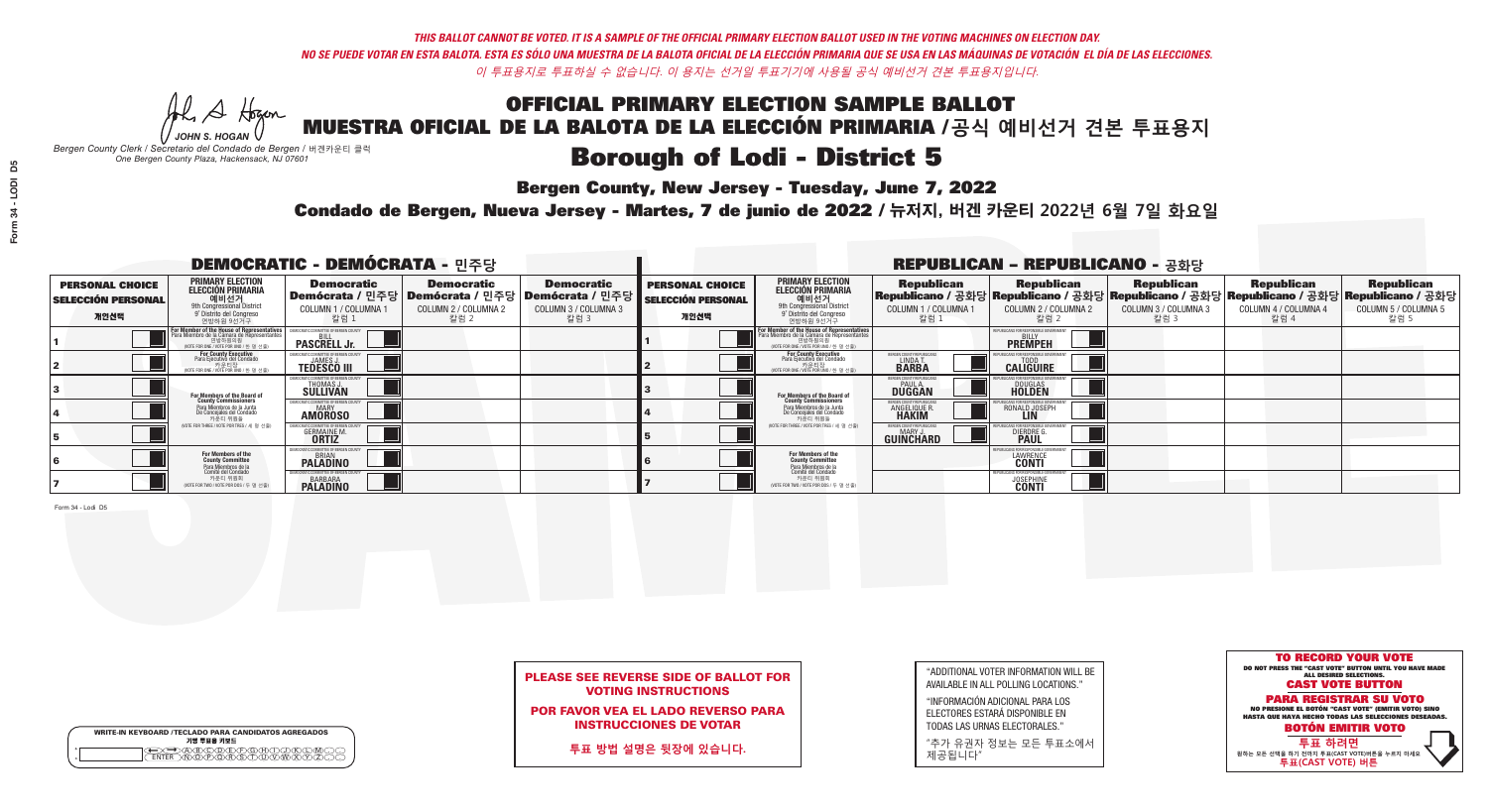**Bergen County, New Jersey - Tuesday, June 7, 2022** 

He A Hogan *JOHN S. HOGAN*

*Bergen County Clerk / Secretario del Condado de Bergen /* 버겐카운티 클럭 *One Bergen County Plaza, Hackensack, NJ 07601*

| <b>WRITE-IN KEYBOARD /TECLADO PARA CANDIDATOS AGREGADOS</b><br>기명 투표용 키보드 |
|---------------------------------------------------------------------------|
|                                                                           |

Condado de Bergen, Nueva Jersey - Martes, 7 de junio de 2022 / 뉴저지, 버겐 카운티 2022년 6월 7일 화요일 *One Bergen County Plaza, Hackensack, NJ 07601*



### PLEASE SEE REVERSE SIDE OF BALLOT FOR VOTING INSTRUCTIONS

POR FAVOR VEA EL LADO REVERSO PARA INSTRUCCIONES DE VOTAR

**투표 방법 설명은 뒷장에 있습니다.**

| "ADDITIONAL VOTER INFORMATION WILL BE |
|---------------------------------------|
| AVAILABLE IN ALL POLLING LOCATIONS."  |
|                                       |

"INFORMACIÓN ADICIONAL PARA LOS ELECTORES ESTARÁ DISPONIBLE EN TODAS LAS URNAS ELECTORALES."

"추가 유권자 정보는 모든 투표소에서 제공됩니다"

| <b>DEMOCRATIC - DEMÓCRATA - 민주당</b>                         |                                                                                                                                                   |                                                                 |                                                   |                                                                                                        | <b>REPUBLICAN - REPUBLICANO - 공화당</b>                       |                                                                                                                                                      |                                                               |                                                                                                                                                 |                                                   |                                                   |                                                   |  |
|-------------------------------------------------------------|---------------------------------------------------------------------------------------------------------------------------------------------------|-----------------------------------------------------------------|---------------------------------------------------|--------------------------------------------------------------------------------------------------------|-------------------------------------------------------------|------------------------------------------------------------------------------------------------------------------------------------------------------|---------------------------------------------------------------|-------------------------------------------------------------------------------------------------------------------------------------------------|---------------------------------------------------|---------------------------------------------------|---------------------------------------------------|--|
| <b>PERSONAL CHOICE</b><br><b>SELECCIÓN PERSONAL</b><br>개인선택 | PRIMARY ELECTION<br><b>ELECCIÓN PRIMARIA</b><br>애비선거<br><sup>9th</sup> Congressional District<br><sup>9°</sup> Distrito del Congreso<br>연방하원 9선거구 | <b>Democratic</b><br>COLUMN 1 / COLUMNA 1<br>_ 칼럼 1             | <b>Democratic</b><br>COLUMN 2 / COLUMNA 2<br>칼럼 2 | <b>Democratic</b><br>│Demócrata / 민주당│Demócrata / 민주당│Demócrata / 민주당│<br>COLUMN 3 / COLUMNA 3<br>칼럼 3 | <b>PERSONAL CHOICE</b><br><b>SELECCIÓN PERSONAL</b><br>개인선택 | <b>PRIMARY ELECTION</b><br>ELECCIÓN PRIMARIA<br>9th Congressional District<br>9° Distrito del Congreso<br>연방하원 9선거구                                  | <b>Republican</b><br>COLUMN 1 / COLUMNA 1<br>칼럼 1             | <b>Republican</b><br>Republicano / 공화당 Republicano / 공화당 Republicano / 공화당 Republicano / 공화당 Republicano / 공화당<br>COLUMN 2 / COLUMNA 2<br>-칼럼 2 | <b>Republican</b><br>COLUMN 3 / COLUMNA 3<br>칼럼 3 | <b>Republican</b><br>COLUMN 4 / COLUMNA 4<br>칼럼 4 | <b>Republican</b><br>COLUMN 5 / COLUMNA 5<br>칼럼 5 |  |
|                                                             | For Member of the House of Representative:<br>Para Miembro de la Cámara de Representantes<br>(VOTE FOR ONE / VOTE POR UNO / 한 명 선출)               | <b>PASCRELL Jr.</b>                                             |                                                   |                                                                                                        |                                                             | <b>For Member of the House of Representatives</b><br>Para Miembro de la Cámara de Representantes<br>연방하원의원<br>(VOTE FOR ONE / VOTE POR UNO / 한 명 선출) |                                                               | <b>PREMPEH</b>                                                                                                                                  |                                                   |                                                   |                                                   |  |
|                                                             | For County Executive<br>Para Ejecutivo del Condado<br>VOTE FOR ONE / VOTE POR UNO / 한 명 선출)                                                       | <b>TEDESCO III</b>                                              |                                                   |                                                                                                        |                                                             | <b>For County Executive</b><br>Para Ejecutivo del Condado<br>VOTE FOR ONE / VOTE POR UNO / 한 명 선출)                                                   | ERGEN COUNTY REPUBLICA<br>LINDA T.                            | <b>CALIGUIRE</b>                                                                                                                                |                                                   |                                                   |                                                   |  |
|                                                             | For Members of the Board of<br>County Commissioners                                                                                               | EMOCRATIC COMMITTEE OF BERGEN C<br>THOMAS J.<br>SULLIVAN        |                                                   |                                                                                                        |                                                             | <b>For Members of the Board of<br/>County Commissioners</b>                                                                                          | BERGEN COUNTY REPUBLICAN<br><b>DUGGAN</b>                     | <b>DOUGLAS</b><br><b>HOLDEN</b>                                                                                                                 |                                                   |                                                   |                                                   |  |
|                                                             | Para Miembros de la Junta<br>De Concejales del Condado<br>카운티 위원들                                                                                 | <b>IOCRATIC COMMITTEE OF BERGEN COUNT</b><br><b>AMOROSO</b>     |                                                   |                                                                                                        |                                                             | Para Miembros de la Junta<br>De Concejales del Condado<br>카운티 위원들                                                                                    | <b><i>RERGEN COUNTY REPUBLICANS</i></b><br><b>ANGELIQUE R</b> | RONALD JOSEPH<br><b>LIN</b>                                                                                                                     |                                                   |                                                   |                                                   |  |
|                                                             | NOTE FOR THREE / VOTE POR TRES / 세 명 선출)                                                                                                          | <b>GERMAINE M.</b>                                              |                                                   |                                                                                                        |                                                             | (VOTE FOR THREE / VOTE POR TRES / 세 명 선출)                                                                                                            | BERGEN COUNTY REPUBLICAN<br>MARY J<br>GUINCHARD               | <b>DIERDRE</b>                                                                                                                                  |                                                   |                                                   |                                                   |  |
|                                                             | For Members of the<br>County Committee<br>Para Miembros de la<br>Comité del Condado                                                               | MOCRATIC COMMITTEE OF BERGEN C<br><b>KAREN M</b><br><b>REIS</b> |                                                   |                                                                                                        |                                                             | For Members of the<br>County Committee                                                                                                               |                                                               | <b>NO PETITION FILED</b>                                                                                                                        |                                                   |                                                   |                                                   |  |
|                                                             | 카운티 위원회<br>NOTE FOR TWO / VOTE POR DOS / 두 명 선출)                                                                                                  | <b>NO PETITION FILED</b>                                        |                                                   |                                                                                                        |                                                             | Para Miembros de la<br>Comité del Condado<br>카운티 위원회<br>NOTE FOR TWO / VOTE POR DOS / 두 명 선출)                                                        |                                                               | <b>NO PETITION FILED</b>                                                                                                                        |                                                   |                                                   |                                                   |  |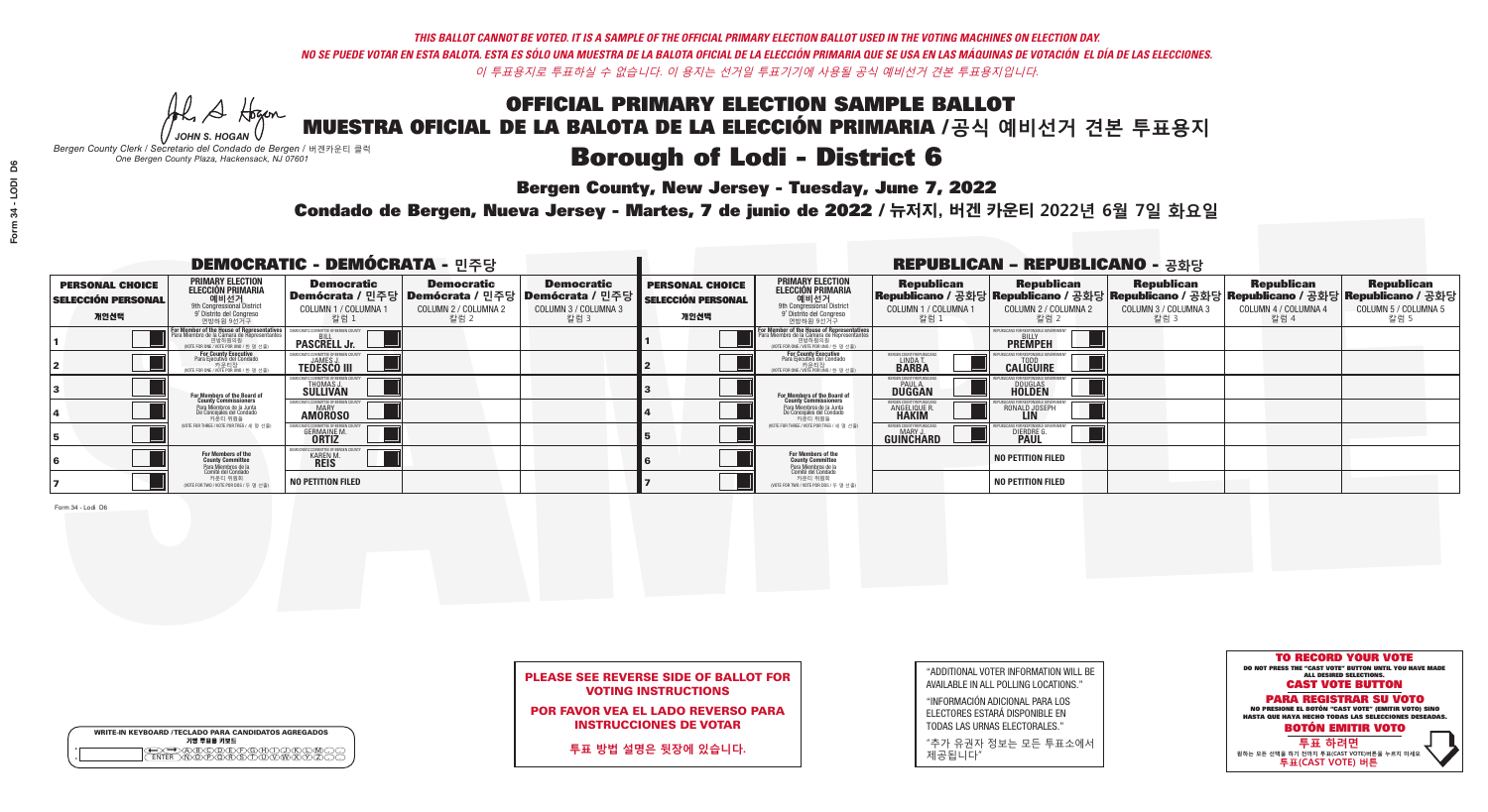**Bergen County, New Jersey - Tuesday, June 7, 2022** 

He A Hogen *JOHN S. HOGAN*

|         | <b>WRITE-IN KEYBOARD /TECLADO PARA CANDIDATOS AGREGADOS</b><br>기명 투표용 키보드 |
|---------|---------------------------------------------------------------------------|
| $\circ$ | ነለችለቅ                                                                     |

*Bergen County Clerk / Secretario del Condado de Bergen /* 버겐카운티 클럭 *One Bergen County Plaza, Hackensack, NJ 07601*

Condado de Bergen, Nueva Jersey - Martes, 7 de junio de 2022 / 뉴저지, 버겐 카운티 2022년 6월 7일 화요일 *One Bergen County Plaza, Hackensack, NJ 07601*



POR FAVOR VEA EL LADO REVERSO PARA INSTRUCCIONES DE VOTAR

**투표 방법 설명은 뒷장에 있습니다.**

| "ADDITIONAL VOTER INFORMATION WILL BE |
|---------------------------------------|
| AVAILABLE IN ALL POLLING LOCATIONS."  |
|                                       |

"INFORMACIÓN ADICIONAL PARA LOS ELECTORES ESTARÁ DISPONIBLE EN TODAS LAS URNAS ELECTORALES."

"추가 유권자 정보는 모든 투표소에서 제공됩니다"

| <b>DEMOCRATIC - DEMÓCRATA - 민주당</b>                         |                                                                                                                                                   |                                                            |                                                   |                                                                                                      | <b>REPUBLICAN - REPUBLICANO - 공화당</b>                       |                                                                                                                                                             |                                                    |                                                                                                                                                   |                                                   |                                                   |                                                   |
|-------------------------------------------------------------|---------------------------------------------------------------------------------------------------------------------------------------------------|------------------------------------------------------------|---------------------------------------------------|------------------------------------------------------------------------------------------------------|-------------------------------------------------------------|-------------------------------------------------------------------------------------------------------------------------------------------------------------|----------------------------------------------------|---------------------------------------------------------------------------------------------------------------------------------------------------|---------------------------------------------------|---------------------------------------------------|---------------------------------------------------|
| <b>PERSONAL CHOICE</b><br><b>SELECCIÓN PERSONAL</b><br>개인선택 | <b>PRIMARY ELECTION</b><br>ELECCIÓN PRIMARIA<br>에비선거<br><sup>9th</sup> Congressional District<br><sup>9'</sup> Distrito del Congreso<br>연방하원 9선거구 | <b>Democratic</b><br>COLUMN 1 / COLUMNA<br>칼럼 1            | <b>Democratic</b><br>COLUMN 2 / COLUMNA 2<br>칼럼 2 | <b>Democratic</b><br>Demócrata / 민주당 Demócrata / 민주당 Demócrata / 민주당<br>COLUMN 3 / COLUMNA 3<br>칼럼 3 | <b>PERSONAL CHOICE</b><br><b>SELECCIÓN PERSONAL</b><br>개인선택 | <b>PRIMARY ELECTION</b><br>ELECCIÓN PRIMARIA<br>애비선거<br><sup>9th</sup> Congressional District<br>º Distrito del Congreso<br>연방하원 9선거구                       | <b>Republican</b><br>COLUMN 1 / COLUMNA 1<br>.칼럼 : | <b>Republican</b><br>│Republicano / 공화당│Republicano / 공화당│Republicano / 공화당│Republicano / 공화당│Republicano / 공화당│<br>COLUMN 2 / COLUMNA 2<br>-칼럼 2 | <b>Republican</b><br>COLUMN 3 / COLUMNA 3<br>칼럼 3 | <b>Republican</b><br>COLUMN 4 / COLUMNA 4<br>칼럼 4 | <b>Republican</b><br>COLUMN 5 / COLUMNA 5<br>칼럼 5 |
|                                                             | For Member of the House of Representatives<br>Para Miembro de la Cámara de Representantes                                                         | <b>PASCRELL Jr.</b>                                        |                                                   |                                                                                                      |                                                             | F <mark>or Member of the House of Representatives</mark><br>Para Miembro de la Cámara de Representantes<br>연방하원의원<br>(VOTE FOR ONE / VOTE POR UNO / 한 명 선출) |                                                    | <b>PREMPEH</b>                                                                                                                                    |                                                   |                                                   |                                                   |
|                                                             | For County Executive<br>Para Ejecutivo del Condado<br>VOTE FOR ONE / VOTE POR UNO / 한 명 선출)                                                       | <b>TEDESCO III</b>                                         |                                                   |                                                                                                      |                                                             | <b>For County Executive</b><br>Para Ejecutivo del Condado<br>7 카운티장<br>(VOTE FOR ONE / VOTE POR UNO / 한 명 선출)                                               | BERGEN COUNTY REPUBLICA<br>LINDAT.                 | <b>CALIGUIRE</b>                                                                                                                                  |                                                   |                                                   |                                                   |
|                                                             | For Members of the Board of<br>County Commissioners                                                                                               | MOCRATIC COMMITTEE OF BERGEN C<br>THOMAS J.                |                                                   |                                                                                                      |                                                             | For Members of the Board of<br>County Commissioners                                                                                                         | BERGEN COUNTY REPUBLICAN<br><b>DUGGAN</b>          | <b>DOUGLAS</b>                                                                                                                                    |                                                   |                                                   |                                                   |
|                                                             | Para Miembros de la Junta<br>De Concejales del Condado<br>카운티 위원들                                                                                 | MOCRATIC COMMITTEE OF BERGEN COUN<br><b>AMOROSO</b>        |                                                   |                                                                                                      |                                                             | Para Miembros de la Junta<br>De Concejales del Condado<br>카운티 위원들                                                                                           | ERGEN COUNTY REPUBLICAN<br>ANGELIQUE R             | RONALD JOSEPH<br><b>LIN</b>                                                                                                                       |                                                   |                                                   |                                                   |
|                                                             | (VOTE FOR THREE / VOTE POR TRES / 세 명 선출)                                                                                                         | <b>GERMAINE M.</b>                                         |                                                   |                                                                                                      |                                                             | (VOTE FOR THREE / VOTE POR TRES / 세 명 선출)                                                                                                                   | ERGEN COUNTY REPUBLICAN<br>MARY J<br>GUINCHARD     | <b>DIERDRE</b>                                                                                                                                    |                                                   |                                                   |                                                   |
|                                                             | For Members of the<br>County Committee<br>Para Miembros de la                                                                                     | )EMOCRATIC COMMITTEE OF BERGEN COUNTY<br><b>CANNIZZARO</b> |                                                   |                                                                                                      |                                                             | For Members of the<br>County Committee                                                                                                                      |                                                    | UBLICANS FOR RESPONSIBLE GOVERNMEN<br>SAĽVÄČION                                                                                                   |                                                   |                                                   |                                                   |
|                                                             | Comité del Condado<br>카운티 위원회<br>NOTE FOR TWO / VOTE POR DOS / 두 명 선출)                                                                            | )FMOCRATIC COMMITTEE OF BERGEN COUNT<br><b>TAKATA</b>      |                                                   |                                                                                                      |                                                             | Para Miembros de la<br>Comité del Condado<br>카운티 위원회<br>NOTE FOR TWO / VOTE POR DOS / 두 명 선출)                                                               |                                                    | <b>NO PETITION FILED</b>                                                                                                                          |                                                   |                                                   |                                                   |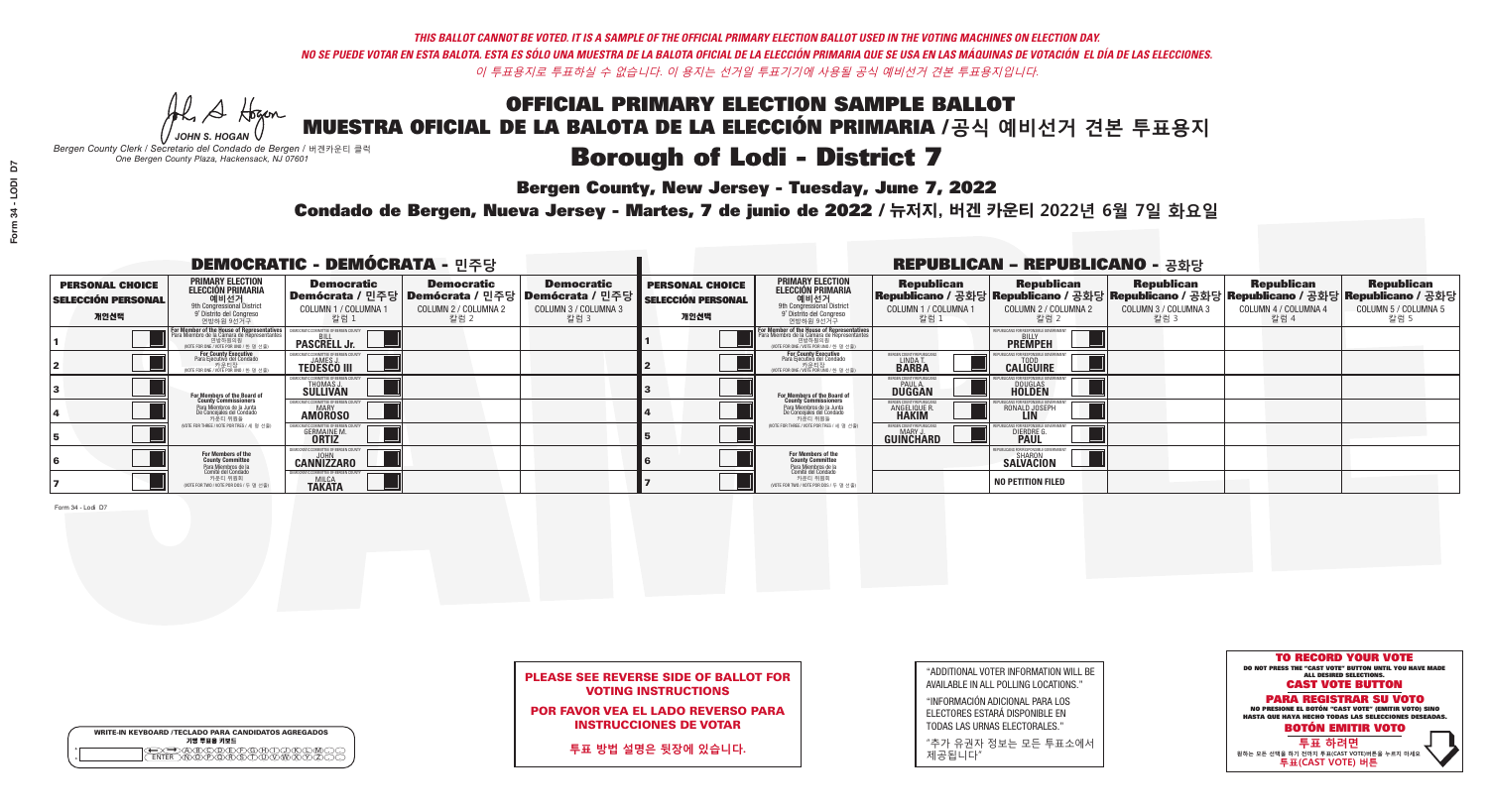**Bergen County, New Jersey - Tuesday, June 7, 2022** 

He A Hogen *JOHN S. HOGAN*

| <b>WRITE-IN KEYBOARD /TECLADO PARA CANDIDATOS AGREGADOS</b><br>기명 투표용 키보드 |
|---------------------------------------------------------------------------|
| ريو ري ري (س                                                              |

*Bergen County Clerk / Secretario del Condado de Bergen /* 버겐카운티 클럭 *One Bergen County Plaza, Hackensack, NJ 07601*

Condado de Bergen, Nueva Jersey - Martes, 7 de junio de 2022 / 뉴저지, 버겐 카운티 2022년 6월 7일 화요일 *One Bergen County Plaza, Hackensack, NJ 07601*



POR FAVOR VEA EL LADO REVERSO PARA INSTRUCCIONES DE VOTAR

**투표 방법 설명은 뒷장에 있습니다.**

| "ADDITIONAL VOTER INFORMATION WILL BE |
|---------------------------------------|
| AVAILABLE IN ALL POLLING LOCATIONS."  |
|                                       |

"INFORMACIÓN ADICIONAL PARA LOS ELECTORES ESTARÁ DISPONIBLE EN TODAS LAS URNAS ELECTORALES."

"추가 유권자 정보는 모든 투표소에서 제공됩니다"

| <b>DEMOCRATIC - DEMÓCRATA - 민주당</b>                         |                                                                                                                                                   |                                                             |                                                   |                                                                                                      | <b>REPUBLICAN - REPUBLICANO - 공화당</b>                       |                                                                                                                                                      |                                                             |                                                                                                                                                 |                                                   |                                                   |                                                   |  |
|-------------------------------------------------------------|---------------------------------------------------------------------------------------------------------------------------------------------------|-------------------------------------------------------------|---------------------------------------------------|------------------------------------------------------------------------------------------------------|-------------------------------------------------------------|------------------------------------------------------------------------------------------------------------------------------------------------------|-------------------------------------------------------------|-------------------------------------------------------------------------------------------------------------------------------------------------|---------------------------------------------------|---------------------------------------------------|---------------------------------------------------|--|
| <b>PERSONAL CHOICE</b><br><b>SELECCIÓN PERSONAL</b><br>개인선택 | PRIMARY ELECTION<br><b>ELECCIÓN PRIMARIA</b><br>애비선거<br><sup>9th</sup> Congressional District<br><sup>9°</sup> Distrito del Congreso<br>연방하원 9선거구 | <b>Democratic</b><br>COLUMN 1 / COLUMNA 1<br>_ 칼럼 1         | <b>Democratic</b><br>COLUMN 2 / COLUMNA 2<br>칼럼 2 | <b>Democratic</b><br>Demócrata / 민주당 Demócrata / 민주당 Demócrata / 민주당<br>COLUMN 3 / COLUMNA 3<br>칼럼 3 | <b>PERSONAL CHOICE</b><br><b>SELECCIÓN PERSONAL</b><br>개인선택 | <b>PRIMARY ELECTION</b><br>ELECCIÓN PRIMARIA<br>예비선거<br><sup>9th</sup> Congressional District<br><sup>9'</sup> Distrito del Congreso<br>연방하원 9선거구    | <b>Republican</b><br>COLUMN 1 / COLUMNA 1<br>, 칼럼 :         | <b>Republican</b><br>Republicano / 공화당 Republicano / 공화당 Republicano / 공화당 Republicano / 공화당 Republicano / 공화당<br>COLUMN 2 / COLUMNA 2<br>-칼럼 2 | <b>Republican</b><br>COLUMN 3 / COLUMNA 3<br>칼럼 3 | <b>Republican</b><br>COLUMN 4 / COLUMNA 4<br>칼럼 4 | <b>Republican</b><br>COLUMN 5 / COLUMNA 5<br>칼럼 5 |  |
|                                                             | For Member of the House of Representative:<br>Para Miembro de la Cámara de Representantes                                                         | <b>PASCRELL Jr.</b>                                         |                                                   |                                                                                                      |                                                             | <b>For Member of the House of Representatives</b><br>Para Miembro de la Cámara de Representantes<br>연방하원의원<br>(VOTE FOR ONE / VOTE POR UNO / 한 명 선출) |                                                             | <b>PREMPEH</b>                                                                                                                                  |                                                   |                                                   |                                                   |  |
|                                                             | <b>For County Executive</b><br>Para Ejecutivo del Condado<br>VOTE FOR ONE / VOTE POR UNO / 한 명 선출)                                                | <b>TEDESCO III</b>                                          |                                                   |                                                                                                      |                                                             | For County Executive<br>Para Ejecutivo del Condado<br>NOTE FOR ONE / VOTE POR UNO / 한 명 선출)                                                          | ERGEN COUNTY REPUBLICA<br>LINDA T.                          | <b>CALIGUIRE</b>                                                                                                                                |                                                   |                                                   |                                                   |  |
|                                                             | For Members of the Board of<br>County Commissioners                                                                                               | EMOCRATIC COMMITTEE OF BERGEN C<br>THOMAS J.<br>SULLIVAN    |                                                   |                                                                                                      |                                                             | For Members of the Board of<br>County Commissioners                                                                                                  | BERGEN COUNTY REPUBLICAN<br><b>PAUL A.</b><br><b>DUGGAN</b> | <b>DOUGLAS</b>                                                                                                                                  |                                                   |                                                   |                                                   |  |
|                                                             | Para Miembros de la Junta<br>De Concejales del Condado<br>카운티 위원들                                                                                 | <b>IOCRATIC COMMITTEE OF BERGEN COUNT</b><br><b>AMOROSO</b> |                                                   |                                                                                                      |                                                             | Para Miembros de la Junta<br>De Concejales del Condado<br>카운티 위원들                                                                                    | ERGEN COUNTY REPUBLICAN<br><b>ANGELIQUE R</b>               | RONALD JOSEPH<br><b>LIN</b>                                                                                                                     |                                                   |                                                   |                                                   |  |
|                                                             | NOTE FOR THREE / VOTE POR TRES / 세 명 선출)                                                                                                          | <b>GERMAINE M.</b>                                          |                                                   |                                                                                                      |                                                             | (VOTE FOR THREE / VOTE POR TRES / 세 명 선출)                                                                                                            | BERGEN COUNTY REPUBLICAN<br>MARY J<br>GUINCHARD             | <b>DIERDRE</b>                                                                                                                                  |                                                   |                                                   |                                                   |  |
|                                                             | For Members of the<br>County Committee<br>Para Miembros de la                                                                                     | MOCRATIC COMMITTEE OF BERGEN COU<br>CHRISTOPHER F.          |                                                   |                                                                                                      |                                                             | For Members of the<br>County Committee                                                                                                               |                                                             | 'IBLICANS FOR RESPONSIBI F GO<br><b>MITCHELL</b>                                                                                                |                                                   |                                                   |                                                   |  |
|                                                             | cha mismosco de la<br>카운티 위원회<br>NOTE FOR TWO / VOTE POR DOS / 두 명 선출)                                                                            | OWEN-FERGUSON                                               |                                                   |                                                                                                      |                                                             | Para Miembros de la<br>Comité del Condado<br>카운티 위원회<br>NOTE FOR TWO / VOTE POR DOS / 두 명 선출)                                                        |                                                             | <b>NO PETITION FILED</b>                                                                                                                        |                                                   |                                                   |                                                   |  |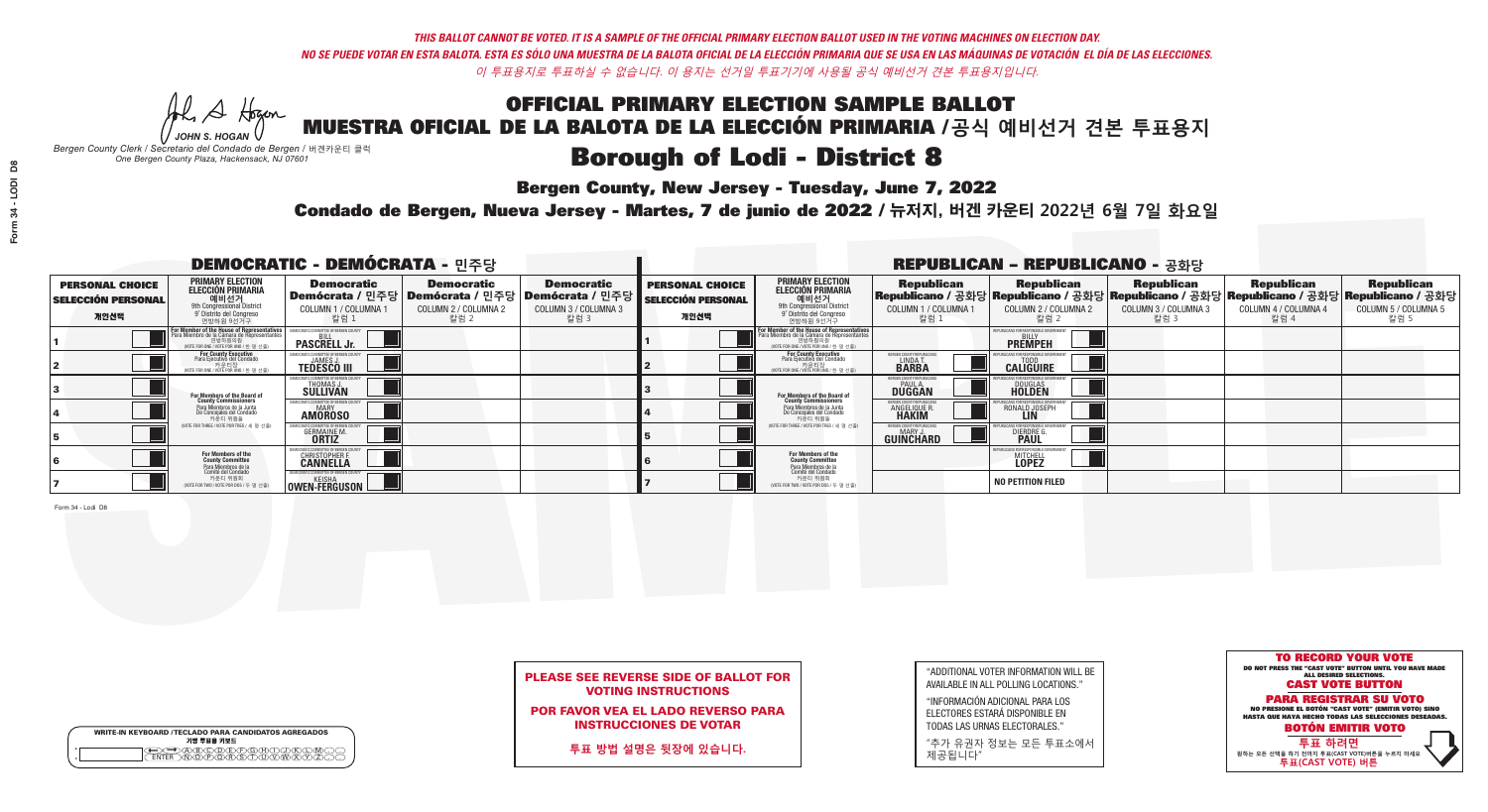He A Hogen

**Bergen County, New Jersey - Tuesday, June 7, 2022** 

Condado de Bergen, Nueva Jersey - Martes, 7 de junio de 2022 / 뉴저지, 버겐 카운티 2022년 6월 7일 화요일

| <b>WRITE-IN KEYBOARD /TECLADO PARA CANDIDATOS AGREGADOS</b><br>기명 투표용 키보드 |  |
|---------------------------------------------------------------------------|--|
| DA BOO BEEO BOO KO<br>DINO PORSTUUVWAY<br><b>FNTFR</b>                    |  |

*JOHN S. HOGAN Bergen County Clerk / Secretario del Condado de Bergen /* 버겐카운티 클럭 *One Bergen County Plaza, Hackensack, NJ 07601*



### PLEASE SEE REVERSE SIDE OF BALLOT FOR VOTING INSTRUCTIONS

POR FAVOR VEA EL LADO REVERSO PARA INSTRUCCIONES DE VOTAR

**투표 방법 설명은 뒷장에 있습니다.**

| "ADDITIONAL VOTER INFORMATION WILL BE |
|---------------------------------------|
| AVAILABLE IN ALL POLLING LOCATIONS."  |
|                                       |

"INFORMACIÓN ADICIONAL PARA LOS ELECTORES ESTARÁ DISPONIBLE EN TODAS LAS URNAS ELECTORALES."

"추가 유권자 정보는 모든 투표소에서 제공됩니다"

| C          |  |
|------------|--|
|            |  |
| REMAARATIA |  |

|                                                             |                                                                                                                                               | <b>DEMOCRATIC - DEMÓCRATA - 민주당</b>                         |                                                   |                                                                                                       |                                                             |                                                                                                                                                             |                                                                       | <b>REPUBLICAN - REPUBLICANO - 공화당</b>                                                                                                             |                                                   |                                                   |                                                   |
|-------------------------------------------------------------|-----------------------------------------------------------------------------------------------------------------------------------------------|-------------------------------------------------------------|---------------------------------------------------|-------------------------------------------------------------------------------------------------------|-------------------------------------------------------------|-------------------------------------------------------------------------------------------------------------------------------------------------------------|-----------------------------------------------------------------------|---------------------------------------------------------------------------------------------------------------------------------------------------|---------------------------------------------------|---------------------------------------------------|---------------------------------------------------|
| <b>PERSONAL CHOICE</b><br><b>SELECCIÓN PERSONAL</b><br>개인선택 | PRIMARY ELECTION<br>ELECCIÓN PRIMARIA<br>에비선거<br><sup>9th</sup> Congressional District<br><sup>9'</sup> Distrito del Congreso<br>연방하원 9선거구    | <b>Democratic</b><br>COLUMN 1 / COLUMNA 1<br>칼럼 1           | <b>Democratic</b><br>COLUMN 2 / COLUMNA 2<br>칼럼 2 | <b>Democratic</b><br>│Demócrata / 민주당│Demócrata / 민주당│Demócrata / 민주당<br>COLUMN 3 / COLUMNA 3<br>칼럼 3 | <b>PERSONAL CHOICE</b><br><b>SELECCIÓN PERSONAL</b><br>개인선택 | <b>PRIMARY ELECTION</b><br>ELECCIÓN PRIMARIA<br>애비선거<br><sup>9th</sup> Congressional District<br>º Distrito del Congreso<br>연방하원 9선거구                       | <b>Republican</b><br>COLUMN 1 / COLUMNA 1<br>, 칼럼 :                   | <b>Republican</b><br>│Republicano / 공화당│Republicano / 공화당│Republicano / 공화당│Republicano / 공화당│Republicano / 공화당│<br>COLUMN 2 / COLUMNA 2<br>-칼럼 2 | <b>Republican</b><br>COLUMN 3 / COLUMNA 3<br>칼럼 3 | <b>Republican</b><br>COLUMN 4 / COLUMNA 4<br>칼럼 4 | <b>Republican</b><br>COLUMN 5 / COLUMNA 5<br>칼럼 5 |
|                                                             | For Member of the House of Representatives<br>Para Miembro de la Cámara de Representantes<br>연방하원의원<br>(VOTE FOR ONE / VOTE POR UNO / 한 명 선출) | <b>PASCRELL Jr.</b>                                         |                                                   |                                                                                                       |                                                             | F <mark>or Member of the House of Representatives</mark><br>Para Miembro de la Cámara de Representantes<br>연방하원의원<br>(VOTE FOR ONE / VOTE POR UNO / 한 명 선출) |                                                                       | <b>PREMPEH</b>                                                                                                                                    |                                                   |                                                   |                                                   |
|                                                             | For County Executive<br>Para Ejecutivo del Condado<br>/OTE FOR ONE / VOTE POR UNO / 한 명 선출)                                                   | <b>TEDESCO III</b>                                          |                                                   |                                                                                                       |                                                             | <b>For County Executive</b><br>Para Ejecutivo del Condado<br>7 카운티장<br>(VOTE FOR ONE / VOTE POR UNO / 한 명 선출)                                               | BERGEN COUNTY REPUBLICA<br>LINDAT.                                    | <b>CALIGUIRE</b>                                                                                                                                  |                                                   |                                                   |                                                   |
|                                                             | For Members of the Board of<br>County Commissioners                                                                                           | EMOCRATIC COMMITTEE OF BERGEN LINE<br>THOMAS J.<br>SULLIVAN |                                                   |                                                                                                       |                                                             | <b>For Members of the Board of County Commissioners</b>                                                                                                     | <b>BERGEN COUNTY REPUBLICAN<br/>PAUL A.<br/>DUGGAN</b>                | <b>DOUGLAS</b>                                                                                                                                    |                                                   |                                                   |                                                   |
|                                                             | Para Miembros de la Junta<br>De Concejales del Condado<br>카운티 위원들                                                                             | ATIC COMMITTEE OF BERGEN CO<br><b>AMOROSO</b>               |                                                   |                                                                                                       |                                                             | Para Miembros de la Junta<br>De Concejales del Condado<br>카운티 위원들                                                                                           | <b>'ERGEN COUNTY REPUBLICAN</b><br><b>ANGELIQUE F</b><br><b>HAKIM</b> | RONALD JOSEPH                                                                                                                                     |                                                   |                                                   |                                                   |
|                                                             | (VOTE FOR THREE / VOTE POR TRES / 세 명 선출)                                                                                                     | <b>GERMAINE M.</b><br><b>ORTIZ</b>                          |                                                   |                                                                                                       |                                                             | (VOTE FOR THREE / VOTE POR TRES / 세 명 선출)                                                                                                                   | ERGEN COUNTY REPUBLICAN<br>MARY J<br><b>GUINCHARD</b>                 | <b>DIERDRE G</b><br><b>PAUL</b>                                                                                                                   |                                                   |                                                   |                                                   |
|                                                             | For Members of the<br>County Committee<br>Para Miembros de la<br>Comité del Condado                                                           | <b>NO PETITION FILED</b>                                    |                                                   |                                                                                                       |                                                             | For Members of the<br>County Committee                                                                                                                      |                                                                       | <b>NO PETITION FILED</b>                                                                                                                          |                                                   |                                                   |                                                   |
|                                                             | 카운티 위원회<br>NOTE FOR TWO / VOTE POR DOS / 두 명 선출)                                                                                              | <b>NO PETITION FILED</b>                                    |                                                   |                                                                                                       |                                                             | Para Miembros de la<br>Comité del Condado<br>카운티 위원회<br>(VOTE FOR TWO / VOTE POR DOS / 두 명 선출)                                                              |                                                                       | <b>NO PETITION FILED</b>                                                                                                                          |                                                   |                                                   |                                                   |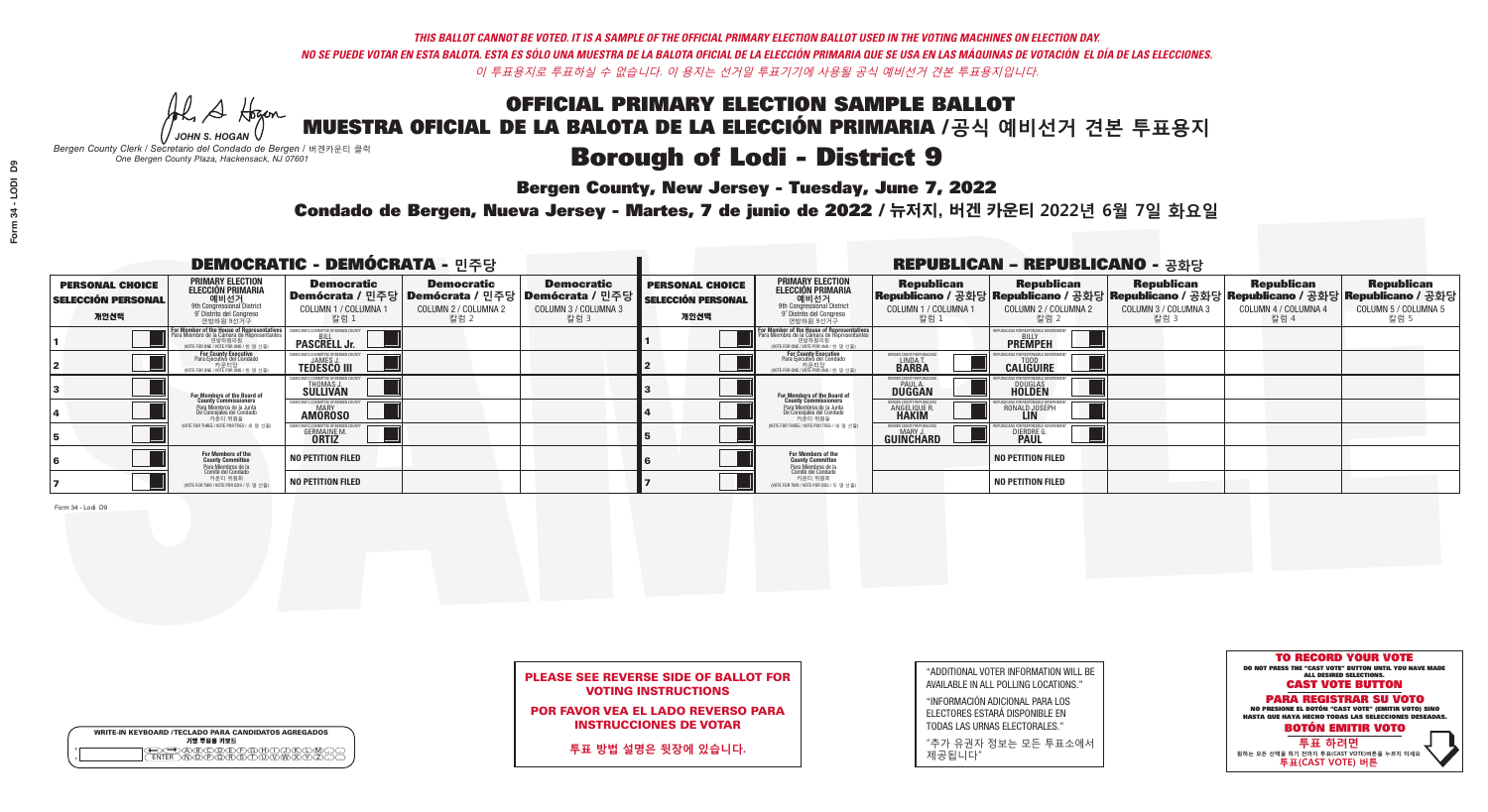**Bergen County, New Jersey - Tuesday, June 7, 2022** 

He A Hogen *JOHN S. HOGAN*

*Bergen County Clerk / Secretario del Condado de Bergen /* 버겐카운티 클럭 *One Bergen County Plaza, Hackensack, NJ 07601*

Condado de Bergen, Nueva Jersey - Martes, 7 de junio de 2022 / 뉴저지, 버겐 카운티 2022년 6월 7일 화요일 *One Bergen County Plaza, Hackensack, NJ 07601*



### PLEASE SEE REVERSE SIDE OF BALLOT FOR VOTING INSTRUCTIONS

POR FAVOR VEA EL LADO REVERSO PARA INSTRUCCIONES DE VOTAR

**투표 방법 설명은 뒷장에 있습니다.**

WRITE-IN KEYBOARD /TECLADO PARA CANDIDATOS AGREGADOS<br>기명 투표용 키보드

 $\bigoplus \bigoplus \mathbb{A} \oplus \mathbb{C} \oplus \mathbb{C} \oplus \mathbb{C} \oplus \mathbb{C} \oplus \mathbb{C} \cup \mathbb{W} \oplus \mathbb{Z} \oplus \mathbb{Z} \oplus \mathbb{C}$ 

| "ADDITIONAL VOTER INFORMATION WILL BE |
|---------------------------------------|
| AVAILABLE IN ALL POLLING LOCATIONS."  |

"INFORMACIÓN ADICIONAL PARA LOS ELECTORES ESTARÁ DISPONIBLE EN TODAS LAS URNAS ELECTORALES."

"추가 유권자 정보는 모든 투표소에서 제공됩니다"

| <b>DEMOCRATIC - DEMÓCRATA - 민주당</b>                         |                                                                                                                                                         |                                                                                                               |                                                   |                                                   |                                                             |                                                                                                                                                       |                                                               | <b>REPUBLICAN - REPUBLICANO - 공화당</b>                                                                                                           |                                                   |                                                   |                                                   |
|-------------------------------------------------------------|---------------------------------------------------------------------------------------------------------------------------------------------------------|---------------------------------------------------------------------------------------------------------------|---------------------------------------------------|---------------------------------------------------|-------------------------------------------------------------|-------------------------------------------------------------------------------------------------------------------------------------------------------|---------------------------------------------------------------|-------------------------------------------------------------------------------------------------------------------------------------------------|---------------------------------------------------|---------------------------------------------------|---------------------------------------------------|
| <b>PERSONAL CHOICE</b><br><b>SELECCIÓN PERSONAL</b><br>개인선택 | <b>PRIMARY ELECTION</b><br><b>ELECCIÓN PRIMARIA</b><br>애비선거<br><sup>9th</sup> Congressional District<br><sup>9</sup> Distrito del Congreso<br>연방하원 9선거구 | <b>Democratic</b><br>│Demócrata / 민주당│Demócrata / 민주당│Demócrata / 민주당┃<br>COLUMN 1 / COLUMNA 1<br><u>칼럼 1</u> | <b>Democratic</b><br>COLUMN 2 / COLUMNA 2<br>칼럼 2 | <b>Democratic</b><br>COLUMN 3 / COLUMNA 3<br>칼럼 3 | <b>PERSONAL CHOICE</b><br><b>SELECCIÓN PERSONAL</b><br>개인선택 | <b>PRIMARY ELECTION</b><br>ELECCIÓN PRIMARIA<br>예비선거<br>9th Congressional District<br>9° Distrito del Congreso<br>연방하원 9선거구                           | <b>Republican</b><br>COLUMN 1 / COLUMNA 1<br>_칼럼 1            | <b>Republican</b><br>Republicano / 공화당 Republicano / 공화당 Republicano / 공화당 Republicano / 공화당 Republicano / 공화당<br>COLUMN 2 / COLUMNA 2<br>-칼럼 2 | <b>Republican</b><br>COLUMN 3 / COLUMNA 3<br>칼럼 3 | <b>Republican</b><br>COLUMN 4 / COLUMNA 4<br>칼럼 4 | <b>Republican</b><br>COLUMN 5 / COLUMNA 5<br>칼럼 5 |
|                                                             | or Member of the House of Representatives<br>ara Miembro de la Cámara de Representantes<br>연방하원의원<br>(VOTE FOR ONE / VOTE POR UNO / 한 명 선출)             | <b>PASCRELL Jr.</b>                                                                                           |                                                   |                                                   |                                                             | <b>For Member of the House of Representatives<br/>Para Miembro de la Cámara de Representantes</b><br>연방하원의원<br>(VOTE FOR ONE / VOTE POR UNO / 한 명 선출) |                                                               | <b>PREMPEH</b>                                                                                                                                  |                                                   |                                                   |                                                   |
|                                                             | For County Executive<br>Para Ejecutivo del Condado<br>(VOTE FOR ONE / VOTE POR UNO / 한 명 선출)                                                            | <b>TEDESCO III</b>                                                                                            |                                                   |                                                   |                                                             | For County Executive<br>Para Ejecutivo del Condado<br>"가운티장<br>WOTE FOR ONE /VOTE POR UNO / 한 명 선춘                                                    | BERGEN COUNTY REPUBLICA<br>LINDA T.                           | <b>CALIGUIRE</b>                                                                                                                                |                                                   |                                                   |                                                   |
|                                                             | For Members of the Board of<br>County Commissioners                                                                                                     | EMOCRATIC COMMITTEE OF BERGEN COUNT<br>THOMAS J.<br>SULLIVAN                                                  |                                                   |                                                   |                                                             | For Members of the Board of<br>County Commissioners                                                                                                   | BERGEN COUNTY REPUBLICAN<br><b>DUGGAN</b>                     | <b>DOUGLAS</b><br><b>HOLDEN</b>                                                                                                                 |                                                   |                                                   |                                                   |
|                                                             | Para Miembros de la Junta<br>De Concejales del Condado<br>카운티 위원들                                                                                       | MOCRATIC COMMITTEE OF BEBGEN COUL<br><b>AMOROSO</b>                                                           |                                                   |                                                   |                                                             | Para Miembros de la Junta<br>De Concejales del Condado<br>카운티 위원들                                                                                     | <b><i>RERGEN COUNTY REPUBLICANS</i></b><br><b>ANGELIQUE R</b> | RONALD JOSEPH<br><b>LIN</b>                                                                                                                     |                                                   |                                                   |                                                   |
|                                                             | NOTE FOR THREE / VOTE POR TRES / 세 명 선출                                                                                                                 | <b>GERMAINE M.</b>                                                                                            |                                                   |                                                   |                                                             | NOTE FOR THREE / VOTE POR TRES / 세 명 선출)                                                                                                              | BERGEN COUNTY REPUBLICANS<br>MARY J<br>GUINCHARD              | <b>DIERDRE</b>                                                                                                                                  |                                                   |                                                   |                                                   |
|                                                             | For Members of the<br>County Committee<br>Para Miembros de la<br>Comité del Condado                                                                     | <b>NO PETITION FILED</b>                                                                                      |                                                   |                                                   |                                                             | For Members of the<br>County Committee                                                                                                                |                                                               | 31 ICANS FOR RESPONSIBI E GOVI<br><b>CARRASCO</b>                                                                                               |                                                   |                                                   |                                                   |
|                                                             | 카운티 위원회<br>NOTE FOR TWO / VOTE POR DOS / 두 명 선출)                                                                                                        | <b>NO PETITION FILED</b>                                                                                      |                                                   |                                                   |                                                             | Para Miembros de la<br>Comité del Condado<br>카운티 위원회<br>NOTE FOR TWO / VOTE POR DOS / 두 명 선출)                                                         |                                                               | <b>DOWNING KLING</b>                                                                                                                            |                                                   |                                                   |                                                   |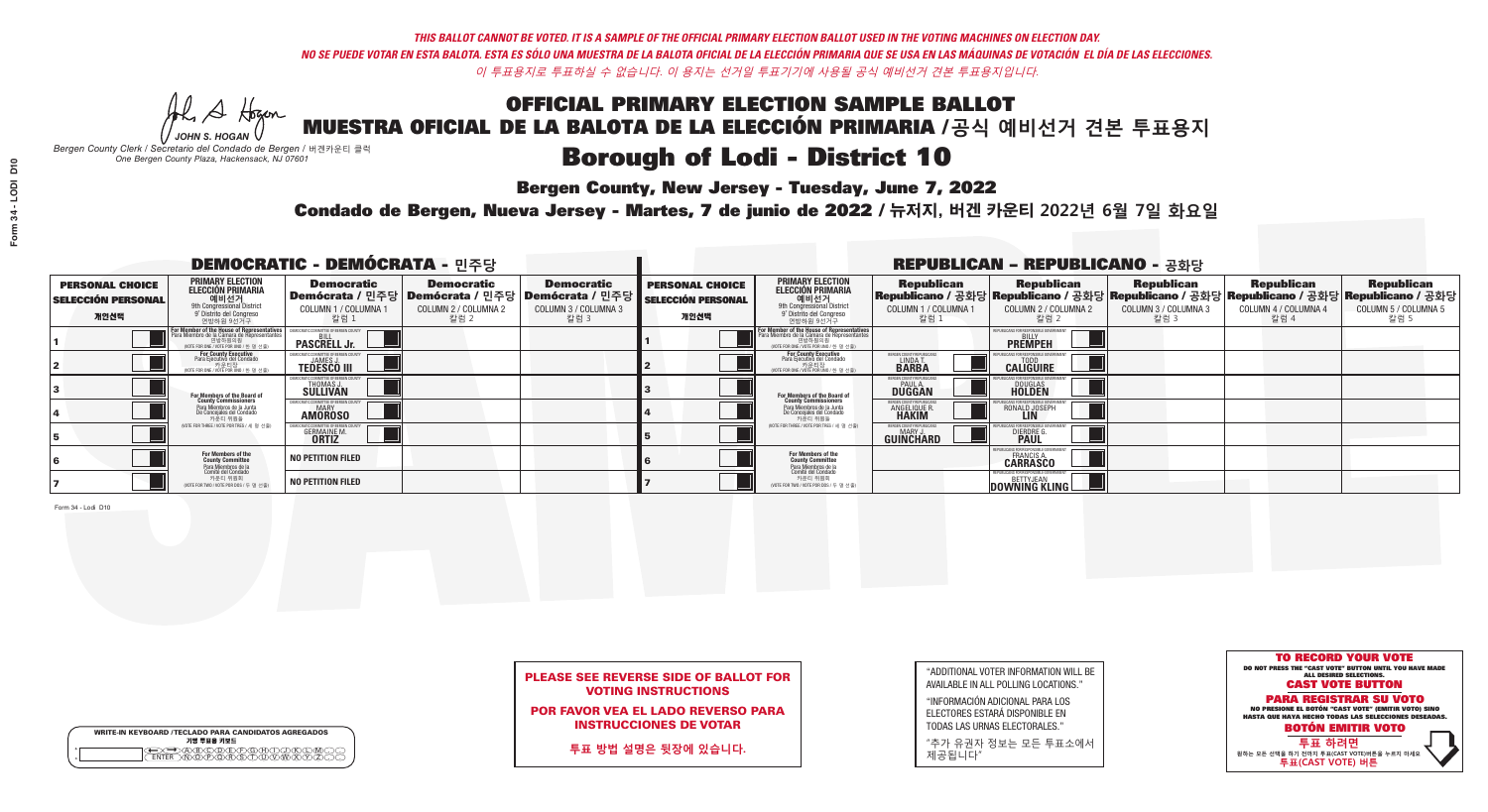**Bergen County, New Jersey - Tuesday, June 7, 2022** 

He A Hogan *JOHN S. HOGAN*

|         | <b>WRITE-IN KEYBOARD /TECLADO PARA CANDIDATOS AGREGADOS</b><br>기명 투표용 키보드 |
|---------|---------------------------------------------------------------------------|
| $\circ$ |                                                                           |

*Bergen County Clerk / Secretario del Condado de Bergen /* 버겐카운티 클럭 *One Bergen County Plaza, Hackensack, NJ 07601*



### PLEASE SEE REVERSE SIDE OF BALLOT FOR VOTING INSTRUCTIONS

POR FAVOR VEA EL LADO REVERSO PARA INSTRUCCIONES DE VOTAR

**투표 방법 설명은 뒷장에 있습니다.**

"ADDITIONAL VOTER INFORMATION WILL BE AVAILABLE IN ALL POLLING LOCATIONS."

"INFORMACIÓN ADICIONAL PARA LOS ELECTORES ESTARÁ DISPONIBLE EN TODAS LAS URNAS ELECTORALES."

"추가 유권자 정보는 모든 투표소에서 제공됩니다"

Condado de Bergen, Nueva Jersey - Martes, 7 de junio de 2022 / 뉴저지, 버겐 카운티 2022년 6월 7일 화요일 *One Bergen County Plaza, Hackensack, NJ 07601*

|                                                             |                                                                                                                                                          | <b>DEMOCRATIC - DEMÓCRATA - 민주당</b>                        |                                                   |                                                                                                      | <b>REPUBLICAN - REPUBLICANO - 공화당</b>                       |                                                                                                                                                             |                                                        |                                                                                                                                                   |                                                   |                                                   |                                                   |
|-------------------------------------------------------------|----------------------------------------------------------------------------------------------------------------------------------------------------------|------------------------------------------------------------|---------------------------------------------------|------------------------------------------------------------------------------------------------------|-------------------------------------------------------------|-------------------------------------------------------------------------------------------------------------------------------------------------------------|--------------------------------------------------------|---------------------------------------------------------------------------------------------------------------------------------------------------|---------------------------------------------------|---------------------------------------------------|---------------------------------------------------|
| <b>PERSONAL CHOICE</b><br><b>SELECCIÓN PERSONAL</b><br>개인선택 | <b>PRIMARY ELECTION</b><br><b>ELECCIÓN PRIMARIA</b><br>애비선거<br><sup>9th</sup> Congressional District<br><sup>9°</sup> Distrito del Congreso<br>연방하원 9선거구 | <b>Democratic</b><br><b>COLUMN 1 / COLUMNA 1</b><br>칼럼 1   | <b>Democratic</b><br>COLUMN 2 / COLUMNA 2<br>칼럼 2 | <b>Democratic</b><br>Demócrata / 민주당 Demócrata / 민주당 Demócrata / 민주당<br>COLUMN 3 / COLUMNA 3<br>칼럼 3 | <b>PERSONAL CHOICE</b><br><b>SELECCIÓN PERSONAL</b><br>개인선택 | <b>PRIMARY ELECTION</b><br>ELECCIÓN PRIMARIA<br>애비선거<br><sup>9th</sup> Congressional District<br>º Distrito del Congreso<br>연방하원 9선거구                       | <b>Republican</b><br>COLUMN 1 / COLUMNA 1<br>칼럼        | <b>Republican</b><br> Republicano / 공화당 Republicano / 공화당 Republicano / 공화당 Republicano / 공화당 Republicano / 공화당 <br>COLUMN 2 / COLUMNA 2<br>-칼럼 2 | <b>Republican</b><br>COLUMN 3 / COLUMNA 3<br>칼럼 3 | <b>Republican</b><br>COLUMN 4 / COLUMNA 4<br>칼럼 4 | <b>Republican</b><br>COLUMN 5 / COLUMNA 5<br>칼럼 5 |
|                                                             | For Member of the House of Representatives<br>Para Miembro de la Cámara de Representantes                                                                | <b>PASCRELL Jr.</b>                                        |                                                   |                                                                                                      |                                                             | F <mark>or Member of the House of Representatives</mark><br>Para Miembro de la Cámara de Representantes<br>연방하원의원<br>(VOTE FOR ONE / VOTE POR UNO / 한 명 선출) |                                                        | <b>PREMPEH</b>                                                                                                                                    |                                                   |                                                   |                                                   |
|                                                             | For County Executive<br>Para Ejecutivo del Condado<br>VOTE FOR ONE / VOTE POR UNO / 한 명 선출)                                                              | <b>TEDESCO III</b>                                         |                                                   |                                                                                                      |                                                             | For County Executive<br>Para Ejecutivo del Condado<br>7 카운티장<br>(VOTE FOR ONE / VOTE POR UNO / 한 명 선출)                                                      | BERGEN COUNTY REPUBLICA<br>LINDAT.                     | <b>CALIGUIRE</b>                                                                                                                                  |                                                   |                                                   |                                                   |
|                                                             | For Members of the Board of<br>County Commissioners                                                                                                      | EMOCRATIC COMMITTEE OF BERGEN C<br>THOMAS J.<br>SULLIVAN   |                                                   |                                                                                                      |                                                             | For Members of the Board of<br>County Commissioners                                                                                                         | BERGEN COUNTY REPUBLICAN<br><b>DUGGAN</b>              | <b>DOUGLAS</b><br><b>HOLDEN</b>                                                                                                                   |                                                   |                                                   |                                                   |
|                                                             | Para Miembros de la Junta<br>De Concejales del Condado<br>카우티 위원들                                                                                        | <b>MOCRATIC COMMITTEE OF BERGEN COUN</b><br><b>AMOROSO</b> |                                                   |                                                                                                      |                                                             | Para Miembros de la Junta<br>De Concejales del Condado<br>카운티 위원들                                                                                           | ERGEN COUNTY REPUBLICAN<br>ANGELIQUE R                 | RONALD JOSEPH<br><b>LIN</b>                                                                                                                       |                                                   |                                                   |                                                   |
|                                                             | (VOTE FOR THREE / VOTE POR TRES / 세 명 선출)                                                                                                                | <b>GERMAINE M.</b>                                         |                                                   |                                                                                                      |                                                             | (VOTE FOR THREE / VOTE POR TRES / 세 명 선출)                                                                                                                   | FRGEN COUNTY REPUBLICAN<br>MARY J.<br><b>GUINCHARD</b> | <b>DIERDRE</b>                                                                                                                                    |                                                   |                                                   |                                                   |
|                                                             | For Members of the<br>County Committee<br>Para Miembros de la<br>Comité del Condado                                                                      | MOCRATIC COMMITTEE OF BERGEN C<br><b>JEFFREY</b>           |                                                   |                                                                                                      |                                                             | For Members of the<br>County Committee                                                                                                                      |                                                        | BI ICANS FOR RESPONSIBI E GO<br>SALVATORE<br><b>VACCARO</b>                                                                                       |                                                   |                                                   |                                                   |
|                                                             | 카운티 위원회<br>NOTE FOR TWO / VOTE POR DOS / 두 명 선출)                                                                                                         | (IC COMMITTEE OF BERGEN<br><b>KASSANDRA</b>                |                                                   |                                                                                                      |                                                             | Para Miembros de la<br>Comité del Condado<br>카운티 위원회<br>NOTE FOR TWO / VOTE POR DOS / 두 명 선출)                                                               |                                                        | <b>FPUBLICANS FOR RESPONSIBLE GO</b><br><b>VACCARO</b>                                                                                            |                                                   |                                                   |                                                   |